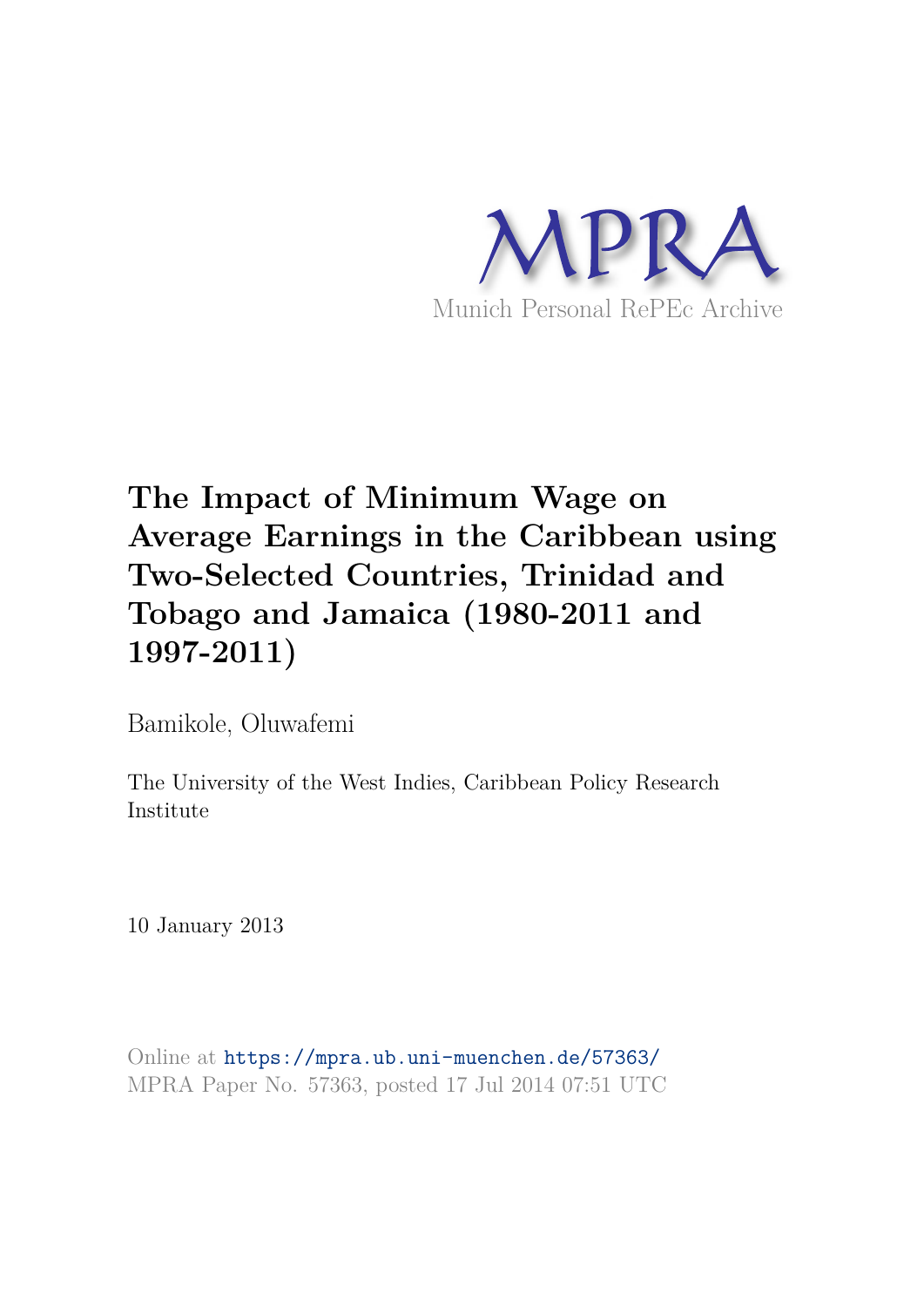**The Impact of Minimum Wage on Average Earnings in the Caribbean using Two-Selected Countries, Trinidad and Tobago and Jamaica (1980-2011 and 1997-2011)** 

**Oluwafemi O. Bamikole<sup>1</sup>**

**January, 2013** 

…*it is no kindness to the workers in a trade to merely turn them out (H.B. Lees Smith: 560)* 

#### **Abstract**

This paper examines the impact of minimum wages on average wage earnings in two selected countries, Trinidad and Tobago and Jamaica using a time-series data for the latter and a panel data for both. The methodology of GMM time-series estimation is used on the Jamaican data (1980-2011) and a Two Stage Least Square Regression model is used for the panel data (1997- 2011). The impacts of minimum wage on average earnings are mixed. In the time-series model, the real minimum wage has a negative and significant impact on the real average earnings, a unit change in the minimum wage decreases earnings by \$2. However, in the panel model, the minimum wage positively impacts the real average wage by the same amount. Thus, the minimum wage alone cannot be used to boost average earnings; emphasis needs to be placed on the productivity of workers and the cost of doing business in the Caribbean.

**JEL codes: B23, C23, C26, E24** 

l

**Keywords: GMM, Two-Stage Least Squares, Minimum Wage, Average Earnings** 

<sup>&</sup>lt;sup>1</sup> E mail: <u>oluwafemi.bamikole@hotmail.com</u>. The work originated from a research project given to me at the Caribbean Policy Research Institute. The author is grateful to Dr. D. King, Dr. A. Abdulkadri, Dr. P.N Whitely, Ms. Laura Levy and Kimoy Sloley for their huge support in drafting this paper. All errors are my own.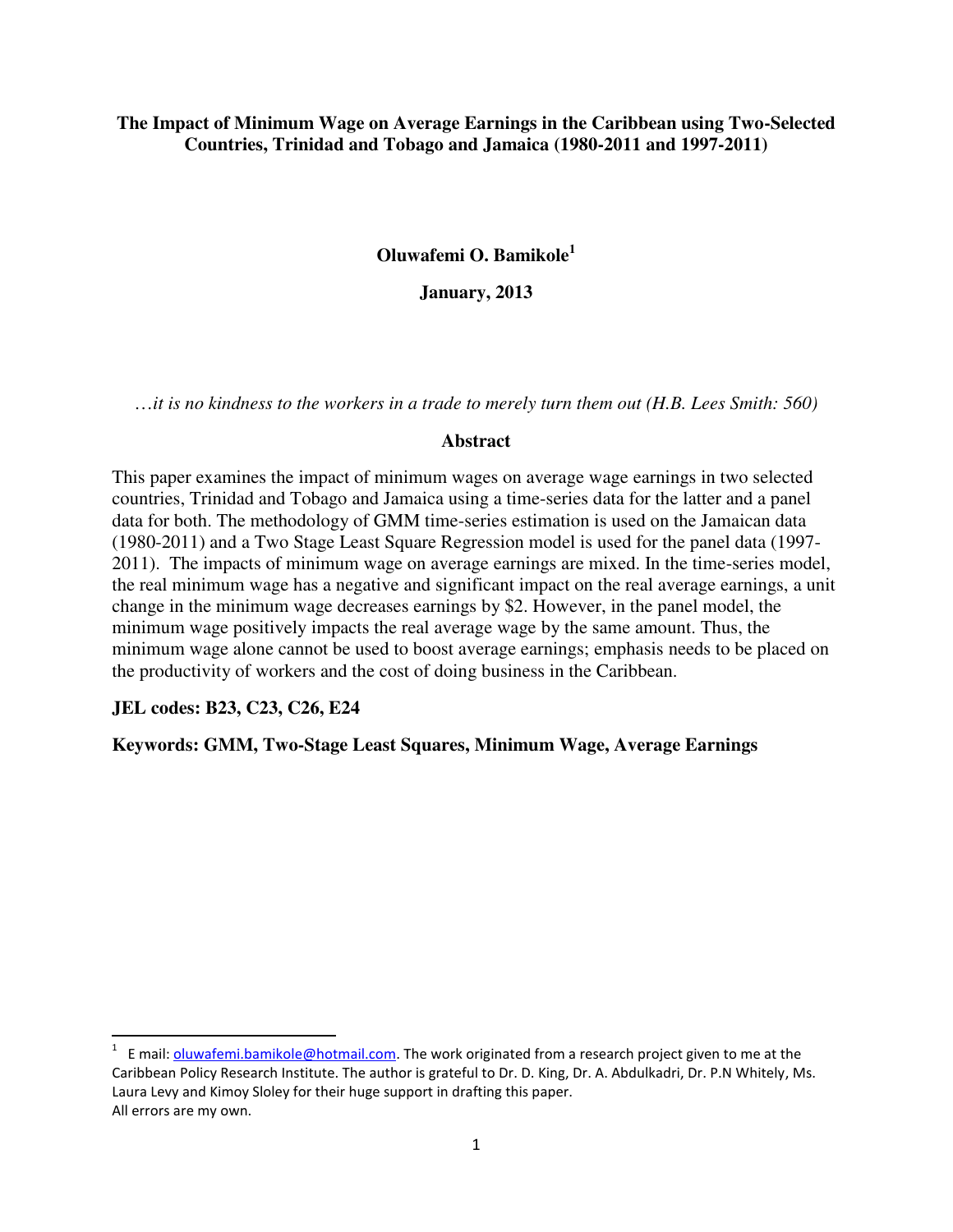#### **1. Introduction**

 The debate on the minimum wage policy especially as it relates to its employment/ disemployment effects started in early 1980s with the seminal work of Brown, Gilroy and Kowen (1982) who asserted that the labour market at that time was competitive and these authors did think it was not logical for firms to pay their workers more when the minimum wage rose since such a hike in the minimum wage would act as a disincentive for the employers of labour. The relationship between minimum wage and average earnings has been hotly debated by labour economists. Especially, since the empirical works of Card and Krueger (1994), Katz and Krueger (1992), Hamermesh (2000), Neumark and Wascher (2006), Downes (2000), Addison et al (2008), these economists have all contributed immensely to the debate of how an effective minimum wage could be designed. More importantly, these erudite scholars critically examine the disemployment effects minimum wage has on the economy. An important aspect of the minimum wage research is its applications in sociological research, for example, Hamermesh found out that beauty has a statistically significant impact on the wage that females are paid.

 Moreover, researches that deal with minimum wage policy have been restricted to county-level, state-level, firm-level panel data analyses using mostly fixed and random effects estimation techniques. There is a dearth of research in country-wide panel data estimations and greater emphasis has been placed on the theoretical construct of the minimum wage. Few economists have actually made use of other estimation techniques to empirically test the relationship between average earnings and minimum wage.

This study has been deemed necessary as an attempt to bridge the gap that has been left open by labour economists in the Caribbean because it attempts to investigate the endogeneity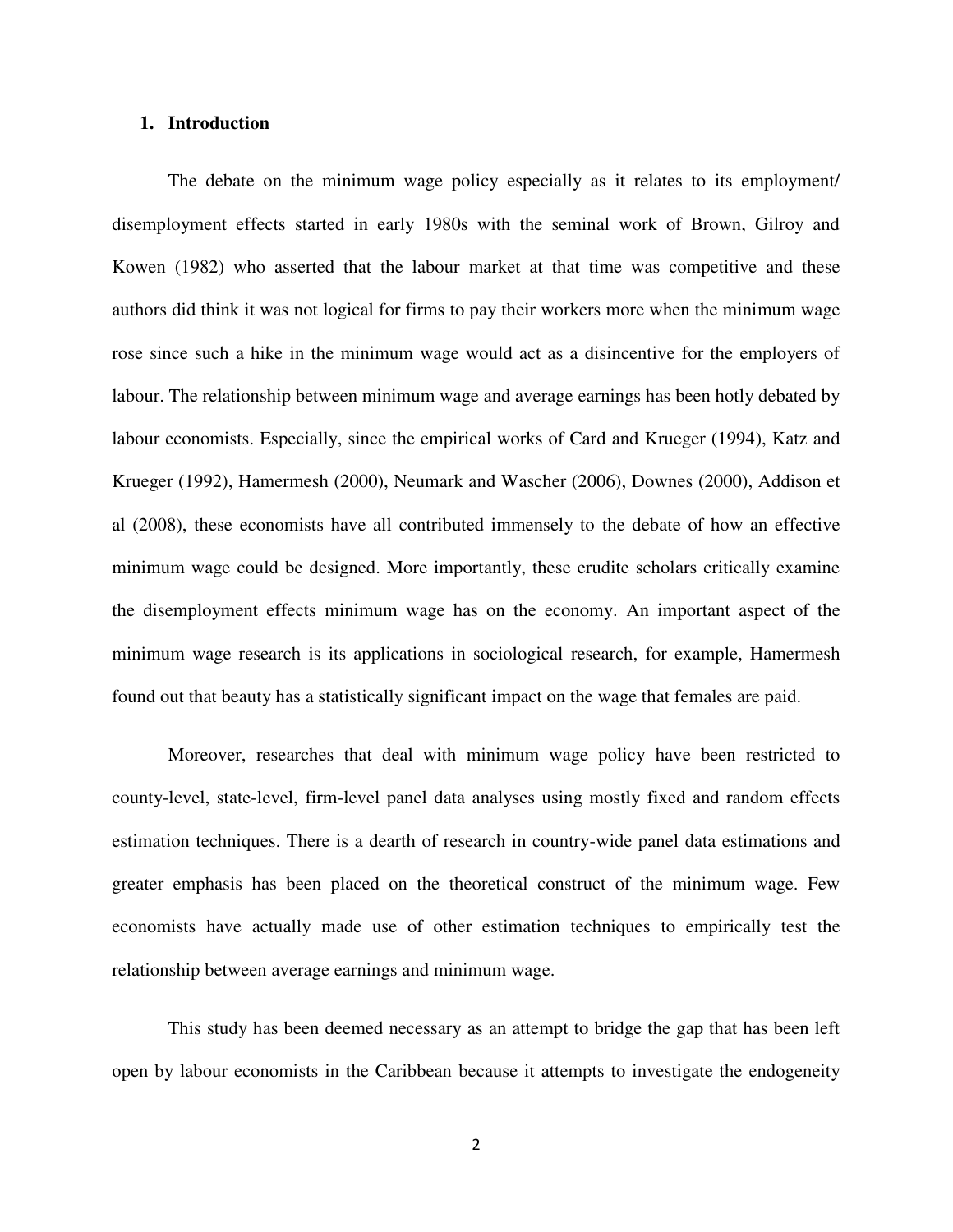bias minimum wage has on real average earnings and seeks avenues through the use of GMM and TSLS to overcome such a problem. First, all the variables are deflated with the consumer price index to express them in real terms and to be able to analyze the real impact of minimum wage, conditioned on the its lags, the lags of other independent variables, some interaction terms and square terms, on average earnings. The results derived when this is done are mixed, in the GMM time-series model, the minimum wage positively impacts the average earnings and in the two- stage least squares model, average earnings fall when the minimum wage changes. This indicates that a policy instrument such as minimum wage cannot be used at this time to reduce poverty, unemployment or boost income. Greater emphasis has to be placed by the Government of Jamaica on reducing the debt-to-GDP ratio, improving productivity and inducing workers to choose appropriate levels of effort.

However, it could be said that if both Jamaica and Trinidad & Tobago pool resources together, the minimum wage along with other welfare-improving policies, should be used to raise real average earnings in both countries, but the possibility of such cooperation is limited at this time. The government of the twin-islands of Trinidad and Tobago may not accept to pay down some of the debt owed by the Jamaican government consequently a possibility of debt reduction arrangements between both countries is not feasible.

 The study is divided into five sections, section one deals with the introduction of the study, section 2 reviews relevant literature, section 3 looks at the model specification and data sources, section 4 attempts to empirically test the model and offer economic explanations for the results. Section 5 concludes the paper and makes stylized recommendations. An appendix is included at the end of the paper where the estimation methods are discussed; also, kernel density graphs, descriptive statistics and correlation matrices are added.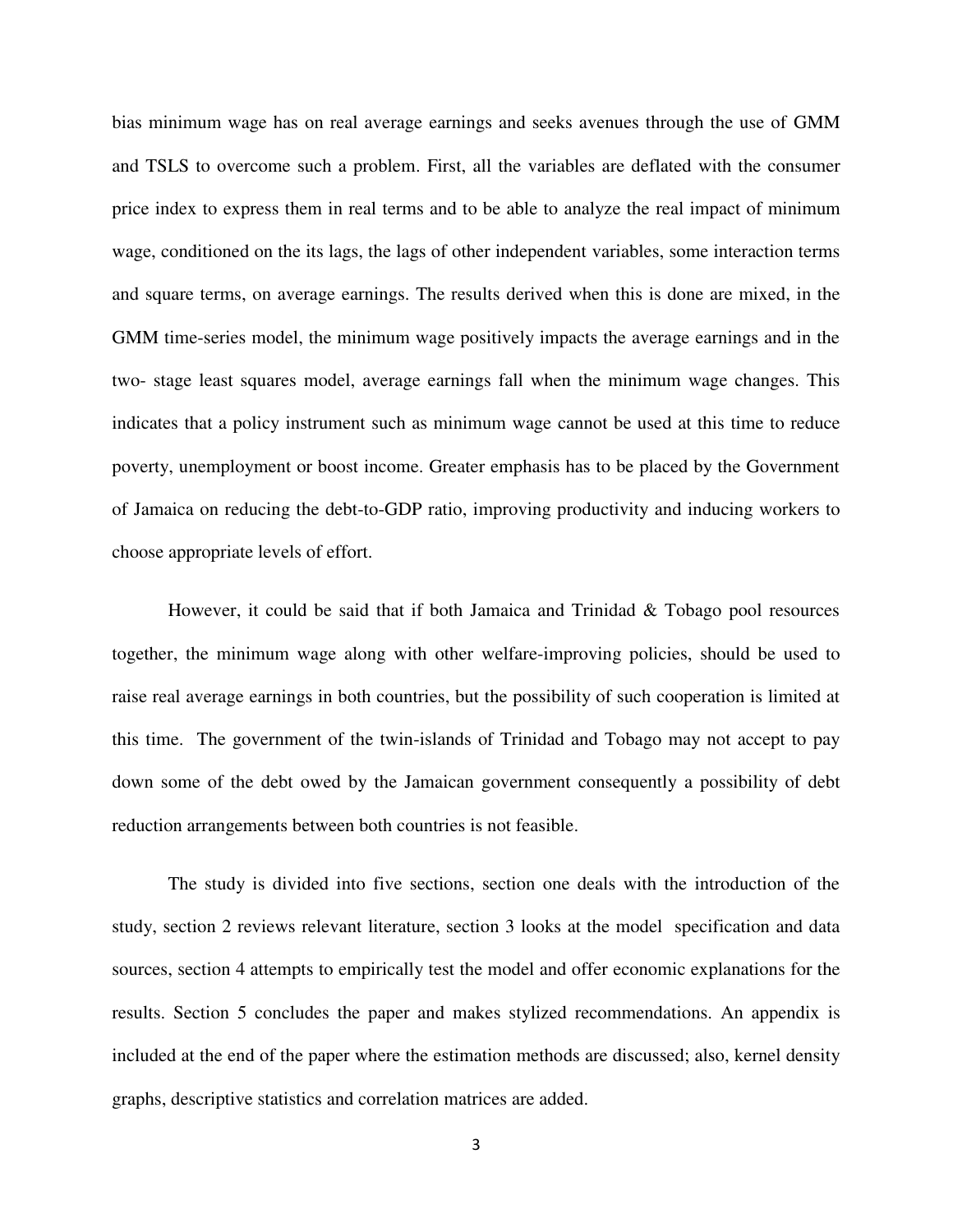#### **Section 2: Literature Review and Theoretical Framework**

 The literature on the impact of minimum wage went as far back as the 1980s when there was just an orthodox view about the correlation between minimum wage and earnings. Most of the studies agreed that there was indeed a disemployment effect brought about by increases in the minimum wage. Most of the analyses were done for counties in the U.S., manufacturing subsectors such as the beer industry, retail sectors, and some target groups who were directly affected by minimum wage policies for example youths, production workers and shop assistants. Brown, Gilroy and Kohen (1982) found that there was a modest but statistically significant negative effect of minimum wage on employment using a time-series data to test the impact of minimum wage on youth employment and unemployment (Edagbami, 2006). Panel studies that were done in the 1990s to the 2000s challenged some of the findings especially as it relates to the impact minimum wage has on unemployment although there has not been a consensus on the employment/disemployment effects of minimum wages.

 Overall, there have been mixed results in the literature on minimum wages, employment and earnings. Addison, Blackburn and Cotti (2008) find little evidence of disemployment effects in the United States, rather they admit that their results suggest positive employment effects of minimum wage, the fixed effect estimation framework these authors use shows that a 10% increase in the minimum wage is estimated to generate 1-2% increase in employment in the sectors considered. Oswald and Blanchflower (2006) are the first to empirical prove that the wage curve elasticity (logarithm of unemployment with respect to the logarithm of the average earnings) of -0.1 applies to counties in the US and European Union member countries, more importantly, they allude to the fact that non-competitive theories of labour market validate the negative relationship between unemployment and average earnings. They use a simple analogy: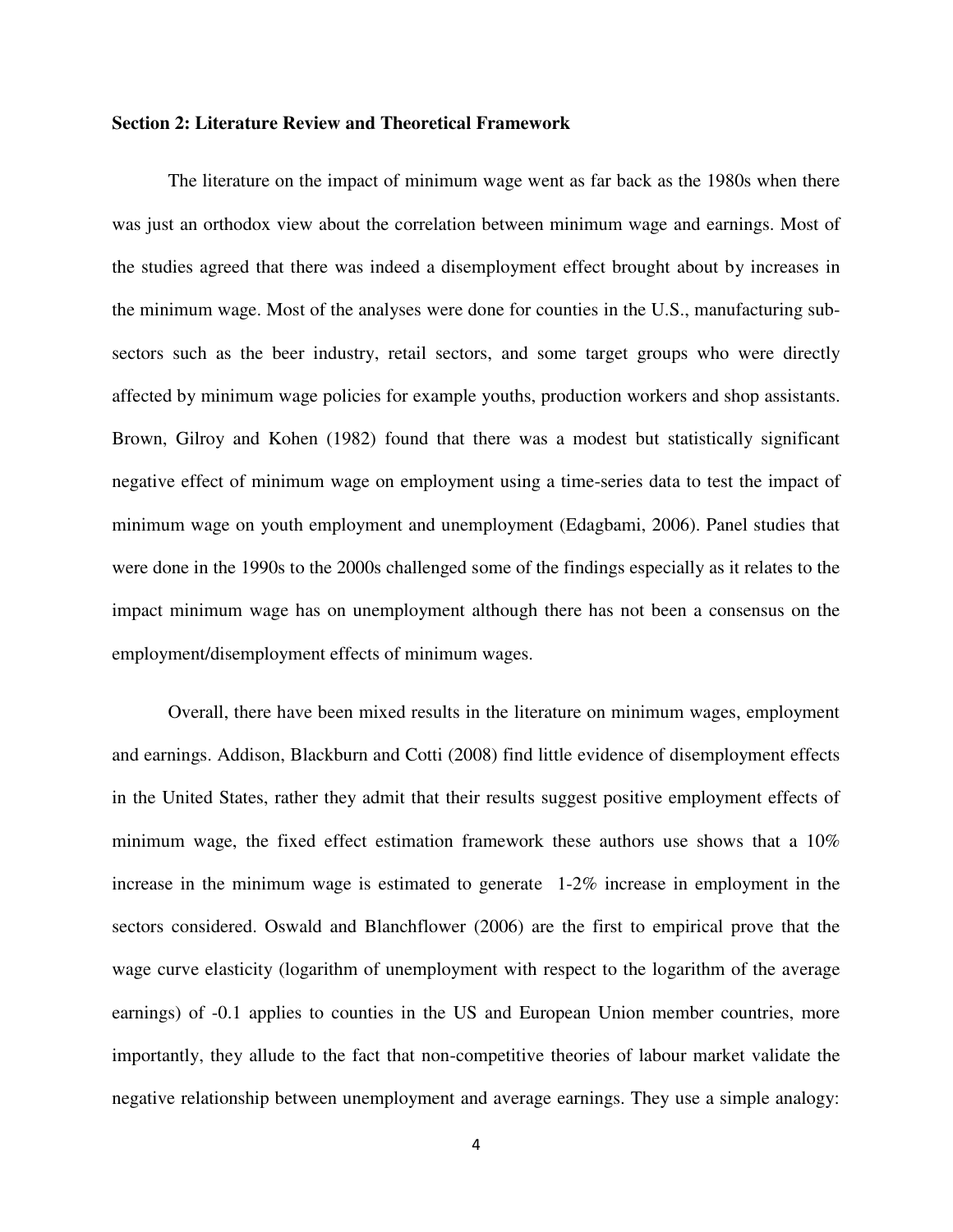"if unemployment is high and firms decide not to increase the wages of their workers, workers would not give up their jobs because they know jobs do not exist elsewhere, therefore these workers have to settle for low wages". Neumark and Wascher (2006) review several studies on the link between minimum wages, earnings and employment and report that in spite of the fact that the orthodox theory of minimum wage has not been in tandem with current findings, there is still no consensus concerning the wage-employment nexus.

Downes (2000) specifies a dynamic labour demand function which takes into consideration regulations in the labour market, labour cost (wage) and other non-regulatory measures for Jamaica, Trinidad and Tobago and Barbados, he asserts using co-integration and error-correction modelling that all the variables have long run relationships.

 Hamermesh and Biddle (1993) add a new twist to the minimum wage literature by empirically testing the correlation of beauty with the rate of pay, the authors assert that better looking people are more likely to sort into occupations where beauty is likely to be more productive. They find that 9% of working men in the United States who are viewed as being below average in terms of looks are penalized about 10% in hourly earnings, 32% of men who are viewed as above average in looks receive earnings premium of 5%. For women, the penalty for bad looks (among the lowest  $8\%$  of working women) is  $5\%$ . Overall, there is 7 to  $10\%$ penalty for being in the lowest 10% in terms of looks among all workers and 5% premium for being in the top 30%.

Aaronson, D., et al (2009) affirm that following a minimum wage hike, households buy vehicles. However, vehicle purchases increase faster than income among impacted households. The size, timing, distribution and composition of spending response are not in tandem with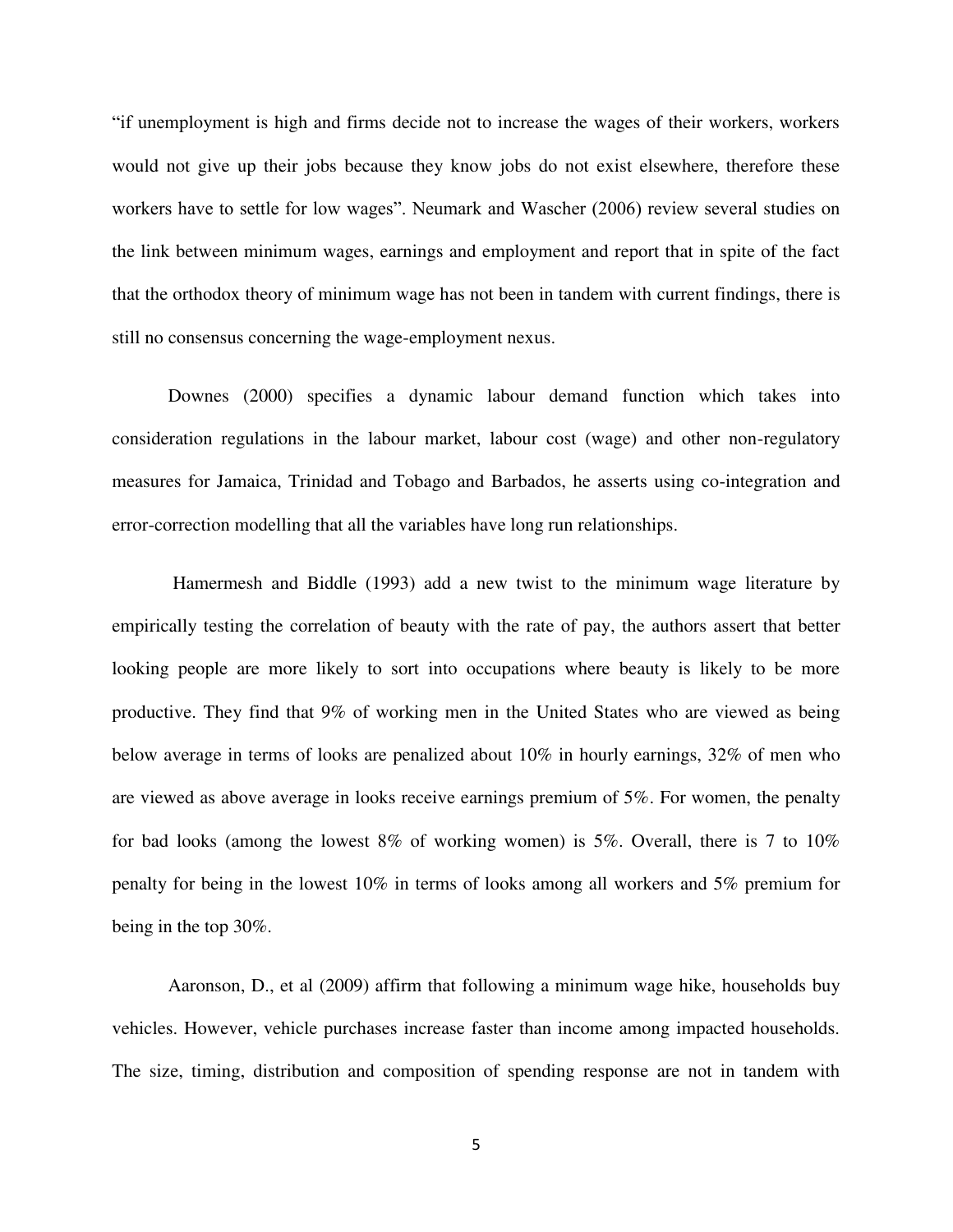certainty equivalent life cycle model. The response is however consistent with a model in which households face collateral constraints. Spending response is too large to be consistent with the permanent income hypothesis. Moreover, the authors confirm that a \$1 increase in the minimum wage raises spending by over \$800 in the near term, this exceeds roughly \$300 per quarter increase in family income following a minimum wage increase of similar size. All told, minimum wage hikes increase lifetime income by roughly \$1500. If households were spreading that income gain over their lifetimes, the short-run spending increase should be an order of magnitude smaller than what is actually observed.

Moreover, Aaronson, et al (2009) further state that so long as minimum wage hikes are known in advance, the permanent income hypothesis implies that minimum wage earning households should increase spending before the hike. However, if households are unable to borrow against future income in order to finance current spending, spending will not rise until the minimum wage increases. The authors find that the minimum wage has small effects on income and spending of workers making 120 to 200% of the minimum wage and no effect on workers who are earning at least double of the minimum wage. In their closing remarks, the authors ascertain that minimum wage increases only have large effects on the incomes of minimum wage workers, at least in the short-run

Cotti and Tefft (2012), employing a two stage least squares regression function, use the minimum wage to control for the effects of rising food prices in the US on obesity and they find that fast food price changes do not necessarily affect BMI (Body Mass Index) or obesity prevalence. Aaronson (2001) is quoted by the authors, he demonstrates that there may be lagged effects of minimum wage changes on fast food prices in accordance with theories which state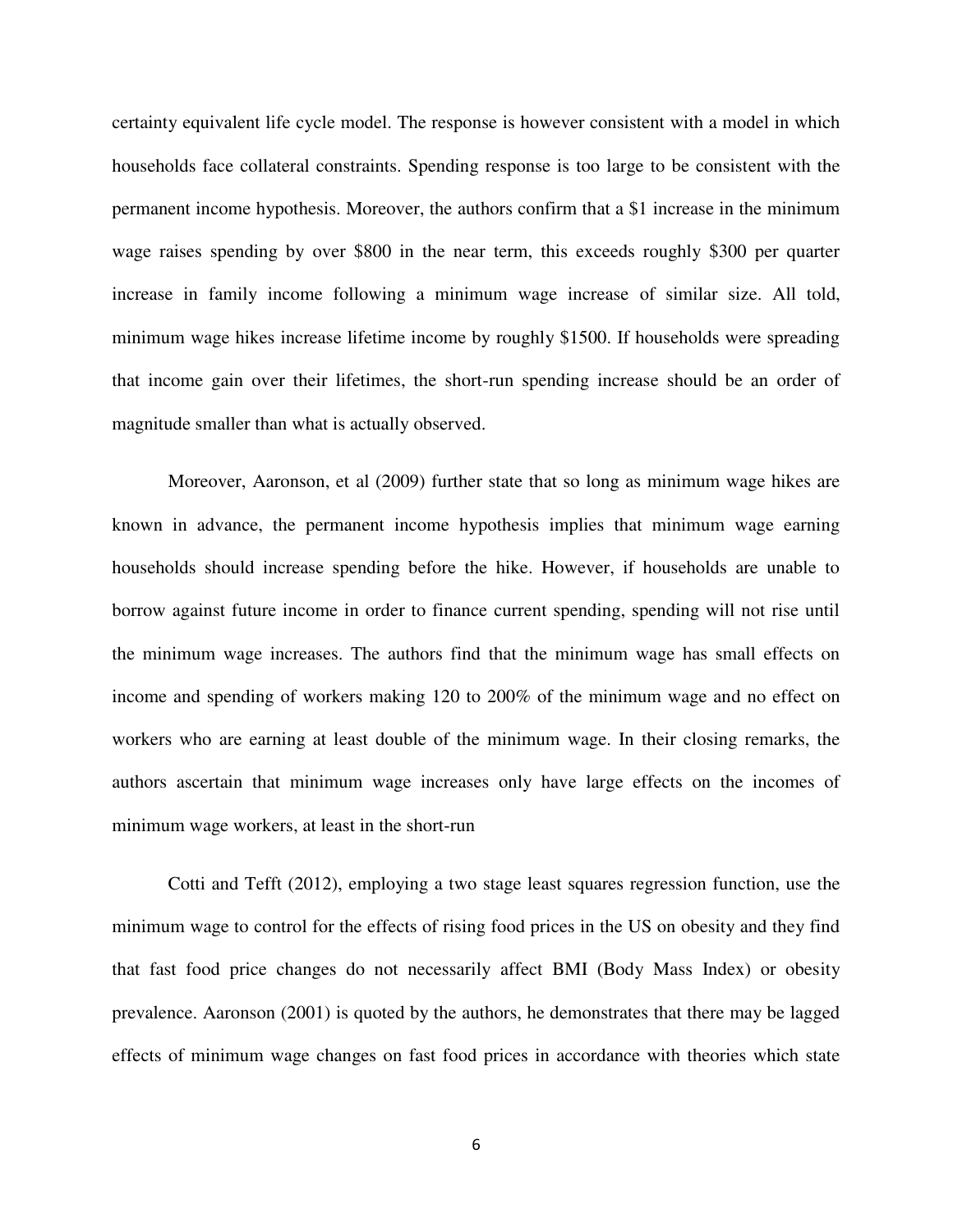that firm output prices may not instantaneously respond to input costs. This justifies the inclusion of lagged and contemporaneous minimum wage.

Maloney and Mendez (2003) purport that the minimum wage impacts beyond those contemplated in the advanced countries. The authors agree with Neumark (2001) who empirically shows that earned incomes of low-wage workers decrease and poverty actually increases when there is a hike in the minimum wage. Kernel estimators are used by these authors to investigate the nature of wage distribution functions for Brazil, Chile and some other Latin American countries.

Porter and Vitek (2003) assert that the increase in the minimum wage affecting only 20% of employees would amplify output volatility by 0.2% to 9.2% and employment volatility by - 1.2% to 7.8%. A fixed wage or indexation to unit labour cost or wage inflation is preferable, largely protecting the flexibility of the labour market. A Dynamic Stochastic General Equilibrium model<sup>2</sup> is employed by the authors which depicts that government needs to balance the design of a minimum wage policy with several other factors such as inflation, competitiveness, business operations and employment. Hong Kong SAR is considerably exposed to shocks transmitted via trade and financial channels and for the economy to be flexible enough; asset prices and the product market must not be perturbed. The same thing could be said of Trinidad and Tobago and Jamaica, because these are small-island economies that have large exposures to external shocks.

l

 $2$  The DSGE model features short-run nominal price and wage rigidities generated by monopolistic competition, staggered re-optimization, and partial indexation in the output and labour markets. Staggered wage setting is applicable to high-skilled individuals who have monopoly power in the labour market while those with low skills are subject to the minimum wage.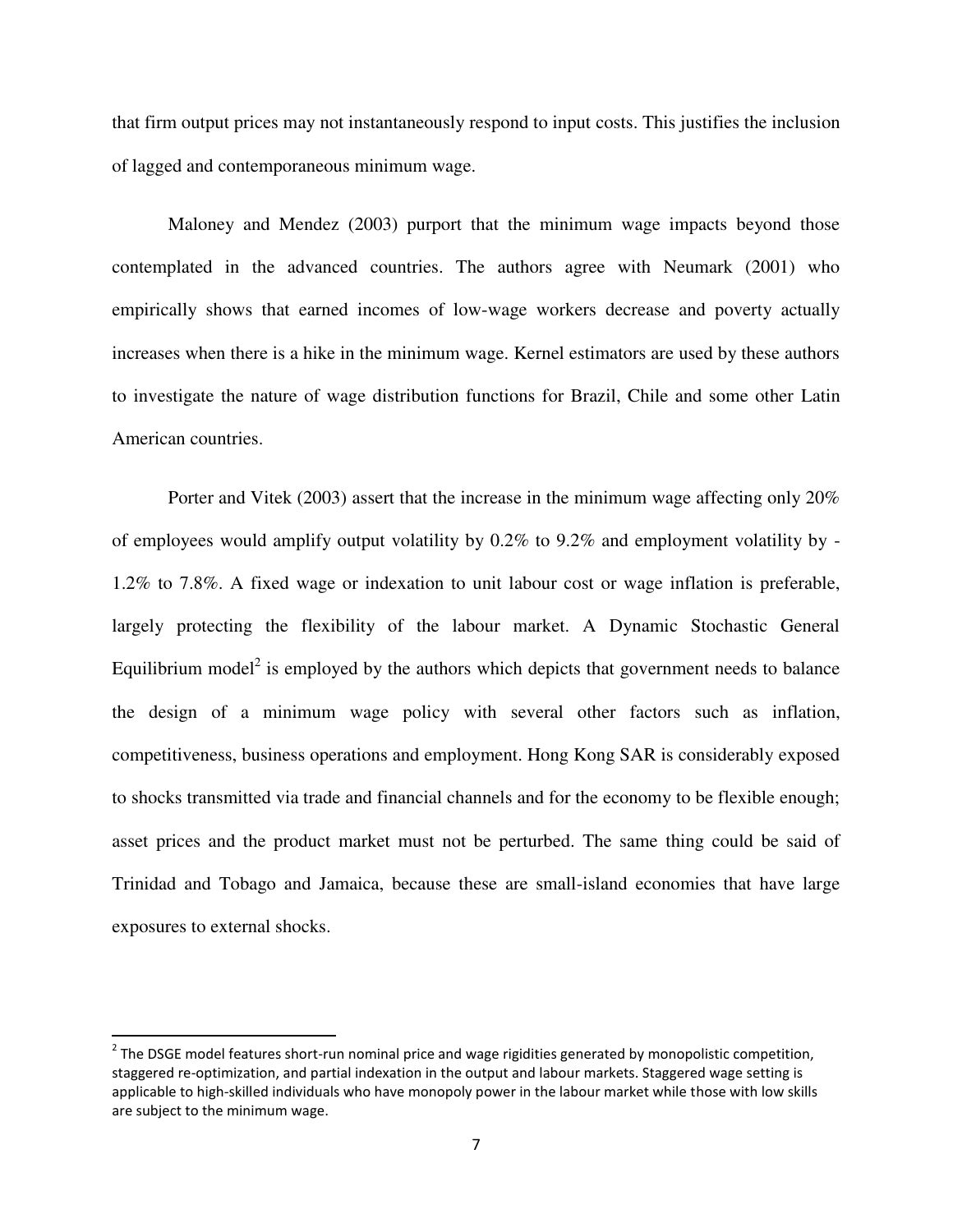The main argument in Porter and Vitek's article is that the minimum wage should be introduced in a way that aids domestic price flexibility. Skilled individuals participate in flexible labour market, unskilled persons are paid a binding legislated minimum wage thus they essentially do not have much bargaining power. The skilled persons can often optimize the wages they are paid regularly to reflect their marginal product. There are five types of minimum indexation considered by the authors, these include: no indexation (fixed minimum wage), indexation to aggregate wage inflation, indexation to unit labour cost, indexation to consumer price inflation and average labour productivity growth.

Moreover, Porter and Vitek (2003) further assert that inequality needs to be considered in improving the efficacy of the minimum wage. "A minimum wage does not with certainty mean inequality will fall, it might remain high". This is evident in Hong Kong SAR and similar sentiments could be expressed for countries like Jamaica and T&T. Income distribution in Hong Kong is bimodal reflecting apparent segmentation in the country between skilled and unskilled labour. Also, T&T and Jamaica have bimodal income distribution curves as well (Kernel density curves in the appendix). Introducing a minimum wage without indexing it is estimated to inflate business cycle volatility by 9.2% at 20% coverage level and employment by 6.6%. However, indexation of the minimum wage to aggregate wage inflation restores output and labour market efficiency more rapidly in response to shocks than alternative mechanisms. The authors, in their concluding remarks, note that by lessening income inequality, introducing a minimum wage may be expected to promote social stability. However, by reducing labour market flexibility, it also has the potential to elevate macroeconomic volatility and distort dynamic response of the economy to shocks. Choosing the minimum wage is a social choice and must be supplemented with welfare payments to provide poor families with additional support.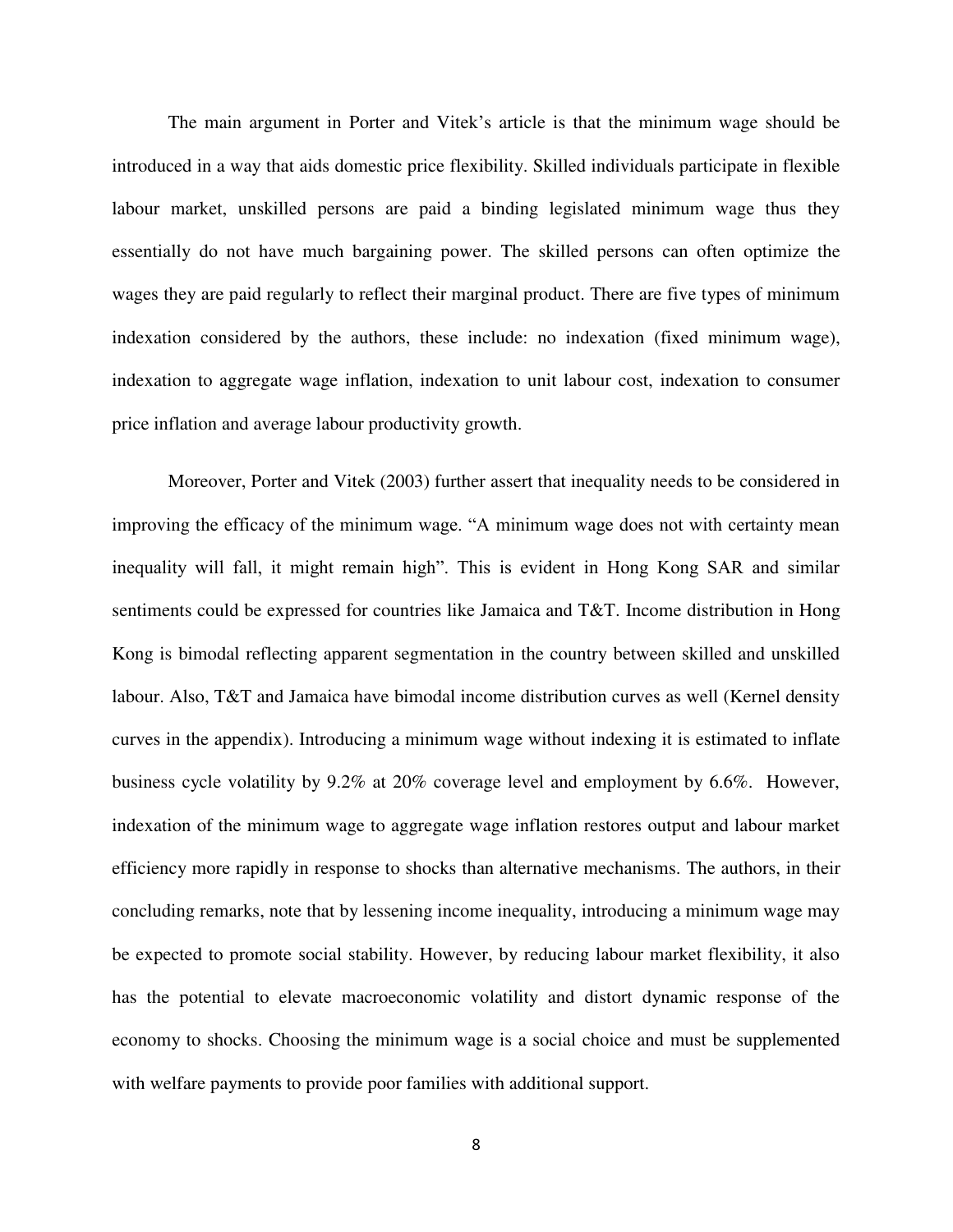Based on analysis of micro-founded employment functions in contrast to predictions of the textbook analysis; Ragacs (2003) shows in his article that no significant negative effect of minimum wages on employment is found. Focusing on human capital formation, minimum wages could internalize parts of the external effects yielding increased skills accumulation inducing higher economic growth, and in some models, even increased employment. The author makes use of co-integration analysis. High correlation is found between minimum wage and average wages.

Wallis (2002) uses a simultaneous equation model and Zellner's seemingly unrelated equations approach to investigate the impact of skill shortages on real wage growth and unemployment. It is confirmed that skill shortages have a significant positive effect on the real wage growth and a negative effect on unemployment.

Wilson (2012) empirically shows that minimum wage policies stifle job opportunities for low-skilled workers, youths and minorities which are groups policymakers often try to help with these policies. If government requires that certain workers be paid higher wages, then businesses make adjustments for the added costs, such as reducing hiring, cutting employee work hours, reducing benefits and charging higher prices. The author further asserts that many minimum wage workers live in families with incomes above the poverty level and there are some working poor persons who actually earn above the minimum wage, thus targeting poor persons with a minimum wage policy must be done with care.

In addition, Wallis puts forward three theories that have, over the years, explored the effects of minimum wages, these include: monopsony, competitive and institutional. In summary, the competitive theory of minimum wage asserts that a higher minimum wage draws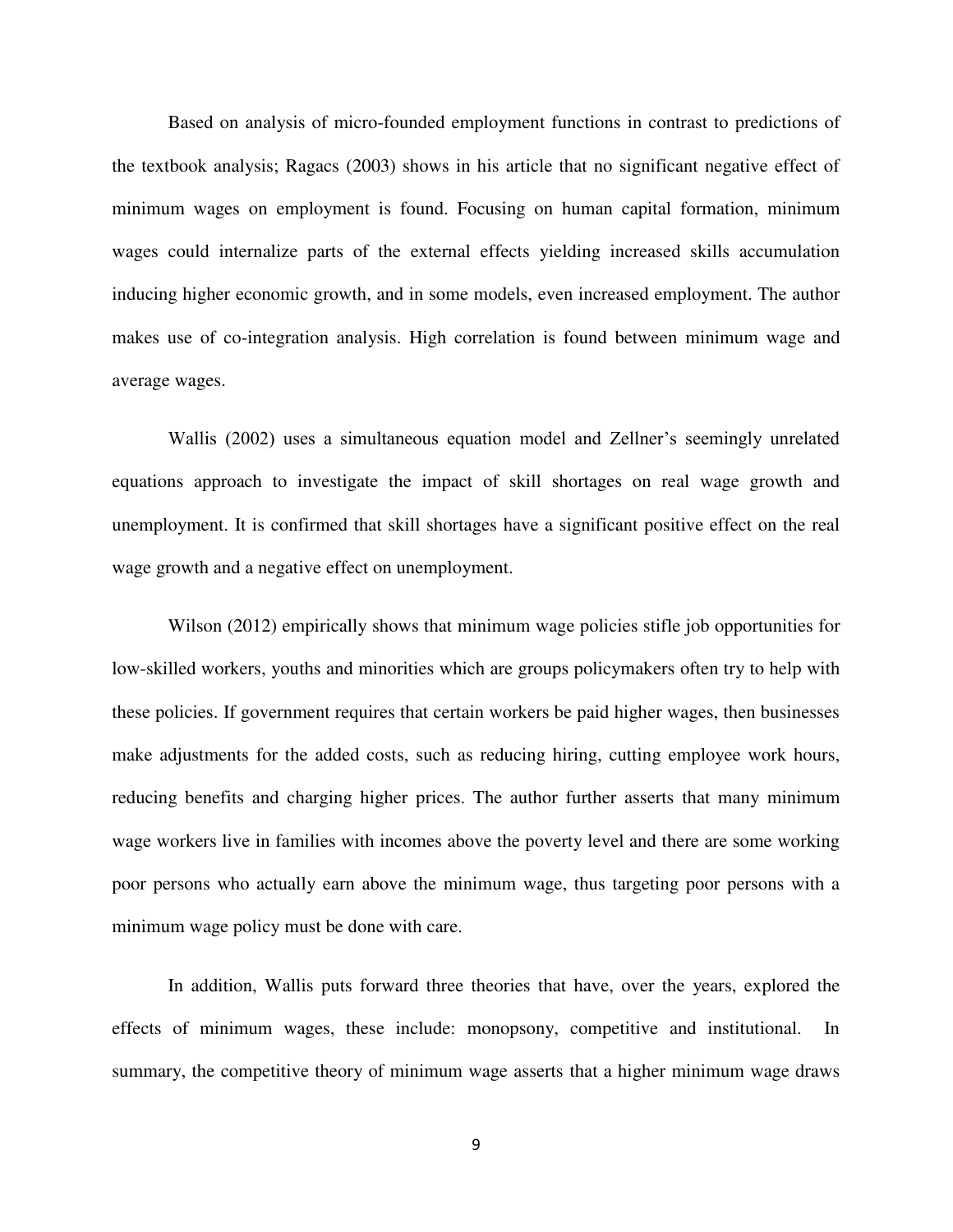high-skilled workers into the market with the prospect of earning such a wage, this leads to a decrease in the employment which consequently shuts out the lower-skilled persons. In the monopsony model, there are few big firms who have monopoly power thus they face an upward sloping supply curve of labour, such firms have the right discretion in setting wages. Also, the institutional model looks at the costs of minimum wage increases which are generally offset by reducing organizational slack and increasing productivity, costs that cannot be absorbed by firms are passed on to customers through high prices.

Zavodny (1998) asserts that several time series studies of the minimum wage effects on teen employment rates do not find that higher wages are associated with significantly lower employment rates (Neumark and Wascher, 2006; Card, Katz and Krueger, 1994, Wellington, 1991). However, Brown, Gilroy and Cohen (1982) confirm that teen employment rates fell at least by 1% when the minimum wage rises by 10%. More so, Card and Krueger (1995) further validate the result of the latter (Brown, Gilroy and Kohen's results) by suggesting that methodological problems biased the results in earlier studies. Zavodny further corroborates his argument by stressing that when employment falls, GDP falls and prices rise and if the demand curve for labour is inelastic, price increases offset the fall in employment as a result of wage increase.

Acemoglu (1996) asserts, using a search-theoretic modelling framework, that the composition of jobs improve considerably in response to higher minimum wages and generous unemployment benefits consequently improving welfare. He however points out that the composition of jobs is always suboptimal and that there are too many low wage/bad jobs. Different types of jobs have different capital costs and those which cost more will have to pay higher wages due to rent-sharing and therefore good and bad jobs always exist in the economy.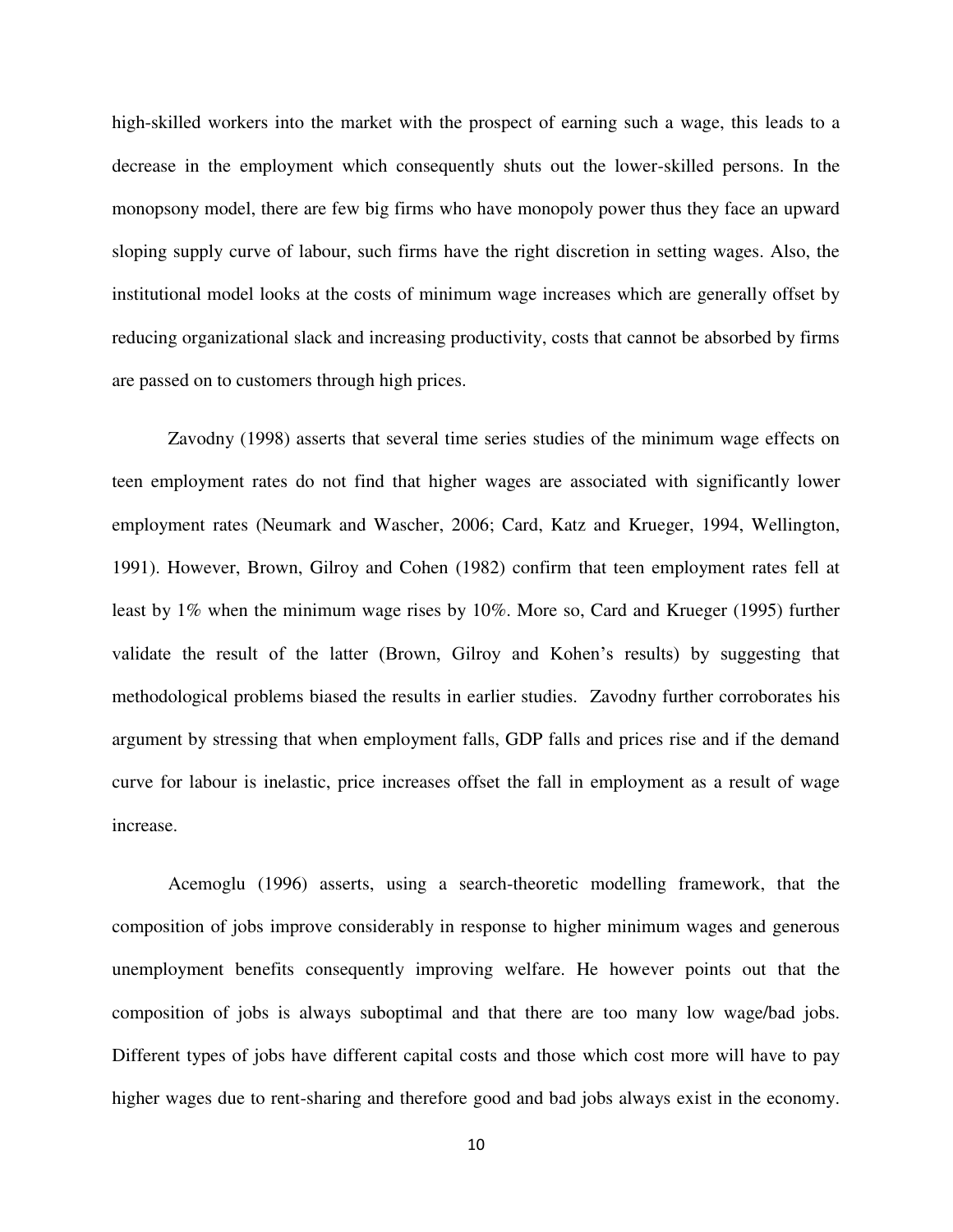In an unregulated labour market, the composition of jobs is biased towards bad jobs. The reason for this inefficiency is that good jobs cost more to create but firms do not necessarily receive the full marginal product of their investments because with higher productivity, they have to pay higher wages.

Shapiro and Stiglitz (1984) argue that equilibrium unemployment could always to be used as a device of ensuring that workers do not shirk while working. They argue that in the competitive paradigm, all workers are paid at the 'going wage' and if a worker shirks and is fired, he can easily be rehired by another firm and there is no penalty for his misdemeanour. However, if a firm raises wages above the 'going wage' and one of its workers shirks, such a worker faces a heavy penalty and he or she will therefore not shirk. Moreover, if a firm raises its wages, it will benefit other firms to do the same and the no-shirking incentive disappears again. Once all firms raise wages, the demand for labour falls and workers do not have an incentive to shirk because if they are caught shirking and fired, they cannot immediately find jobs elsewhere. Yellen (1984) does a critique of the literature of efficiency-wage models of unemployment and also looks at the micro-foundations of the efficiency wage model such as adverse selection and labour turnover. She asserts that if labour productivity depends on real wage then cutting wages may raise labour costs

Gindling and Terrell (2011) use individual-level panel data to study the impact of legal changes in minimum wage on a host of other labour market outcomes such as transitions into and out of poverty, wages and employment and transition of workers across jobs. These economists purport that changes in the minimum wage only affect those workers whose income level before the change is close to the minimum. Also, the estimates from the employment transition the two authors obtain show a decrease in covered private sector employment due to the combination of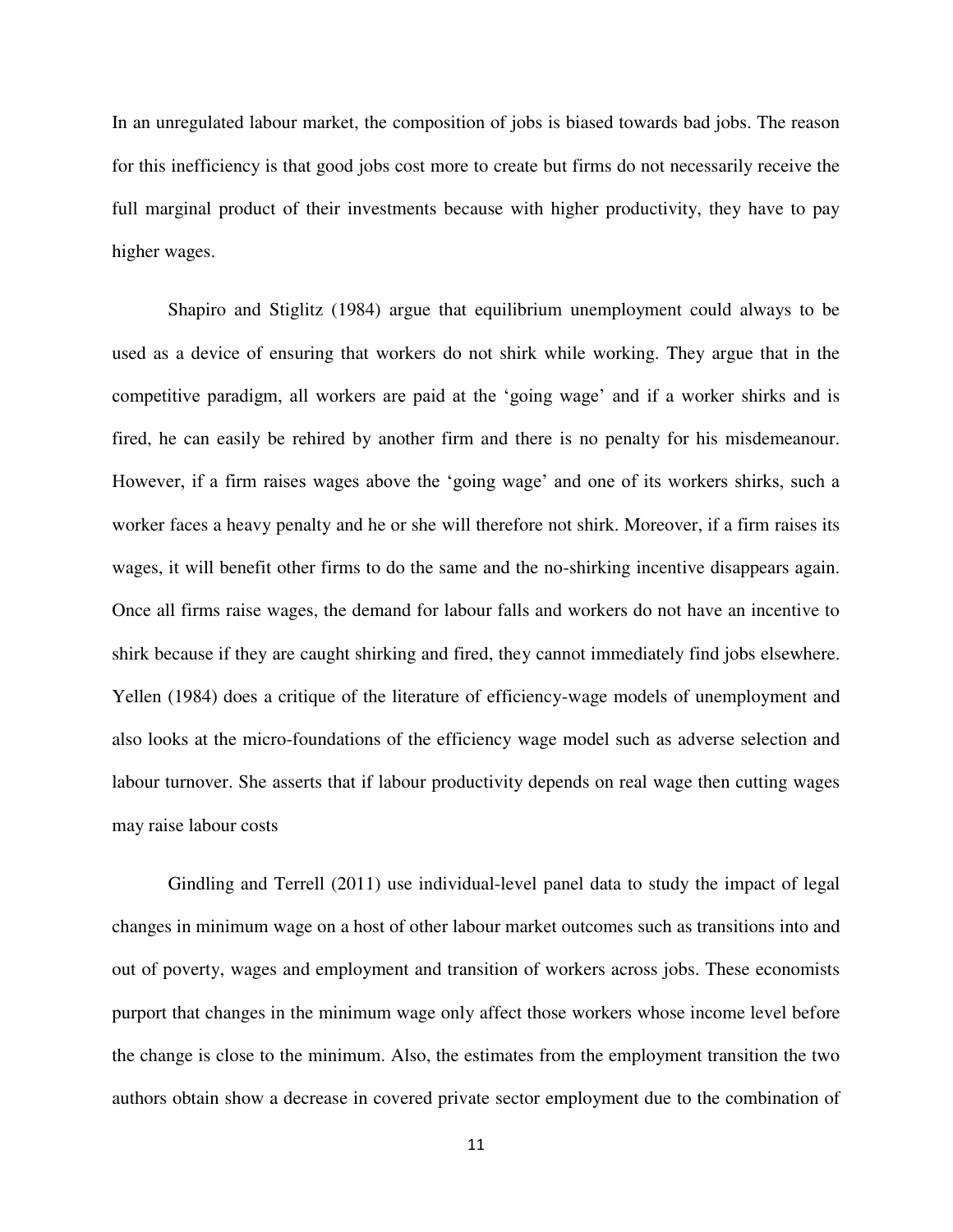layoffs and reductions in hiring. Moreover, these two authors admit increases in the legal minimum wage raise the probability that a poor worker's family move out of poverty if such increases impact the head of the household rather than the non-head.

Raff and Summers (1987) purported that an introduction of a \$5 day programme in 1914 by Henry Ford validated the efficiency wage theory and this substantially lowered absenteeism, turnover and increased productivity and consequently profits.

According to Bellante (1994), the concept of efficiency wage posits a positive relationship between wages and productivity over some range. Up to some point, raising wages might lower per unit cost. What inevitably motivates workers is the extent to which the wage at the firm in question exceeds wages obtainable elsewhere that is the market wage conditioned on the probability of obtaining it. If a firm faces a decrease in demand, it will not take advantage of the seeming opportunity to reduce the wage cost because lowering such cost will eventually raise its per unit cost. The level of unemployment is not even affected by the shape of the demand curve for labour- only the average wage level is affected by its shape.

Bellante (1994) further supports his argument by pointing out that real wages have actually doubled without consequential impact on average unemployment rates. The wage (w) to which workers compare their received wage is the wage rate elsewhere (also w) but discounted by the probability of receiving it (1-u) where (u) is the unemployment rate. In this manner, the wage, w, can be uniform across firms and workers can still receive a premium that will induce them to avoid shirking and stay with the firm.

Ryska and Prusa (2012) believe that if the labour markets are modeled as fully heterogeneous, involuntary unemployment does not follow. The two authors believe that even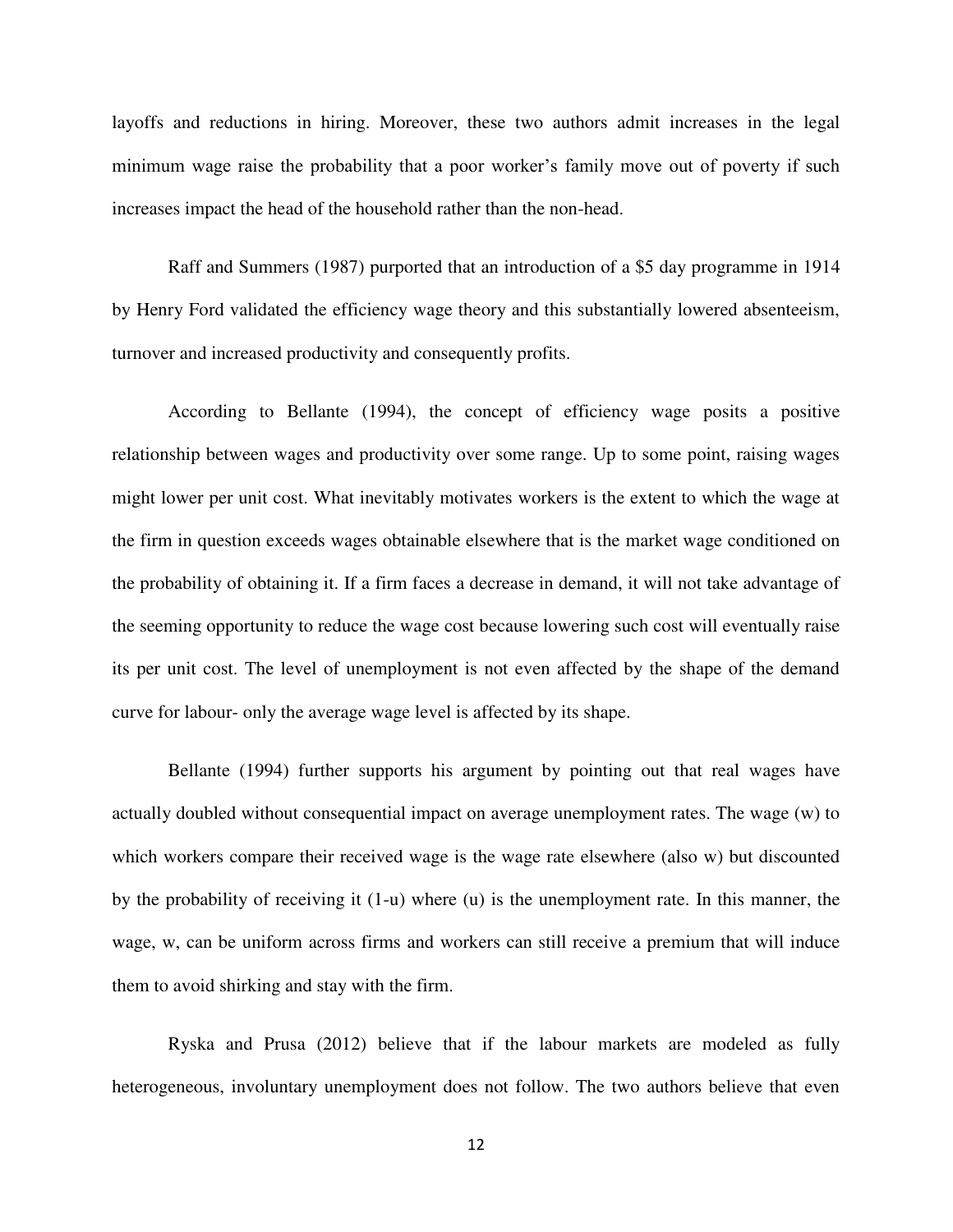though the two-efficiency wage models, Solow's (1979) generic efficiency wage model and Shapiro-Stiglitz (1984) shirking model differ in the degree of wage rigidity, they both lead to involuntary unemployment. However, Ryska and Prusa empirically prove that there is no voluntary unemployment because of the following reasons: One, price per unit of effort (that is effort wage) at which workers can compete is a voluntary decision based on their preferences. Given that the effort function is fully determined by workers' preferences, there exists no room for voluntary unemployment. Equilibrium must be attained insofar as the neoclassical assumptions in the individual submarkets are met. This is not to say that fractions do not exist in these markets. It is merely to show that effort or quality variations of labour do not generate disequilibrium.

Carmichael (1985) affirms that workers who do not work at  $w^*$  can simply post a bond to pay for their jobs, this reduces their valuation of the job and so they are indifferent between working and being unemployed therefore unemployment is involuntary. Shapiro and Stiglitz (1985) provide an answer to Carmichael's question of the existence of involuntary unemployment. They argue that entry fees lead to a double moral hazard problem. Individuals will be concerned about putting money up front, less the firm take their money and either fire them or make their jobs so unpleasant to induce them to quit.

Meer and West (2012) assert that the effect of minimum wage should be more apparent in employment dynamics than levels. Minimum wage reduces gross hiring of new employees, but there is no effect on gross separations; increases in legal minimum wage reduce job growth.

Yellen (1984) reviews the dual labour markets theory of efficiency wage and shows that in the primary sector, the efficiency wage hypothesis holds, job rationing and voluntary payment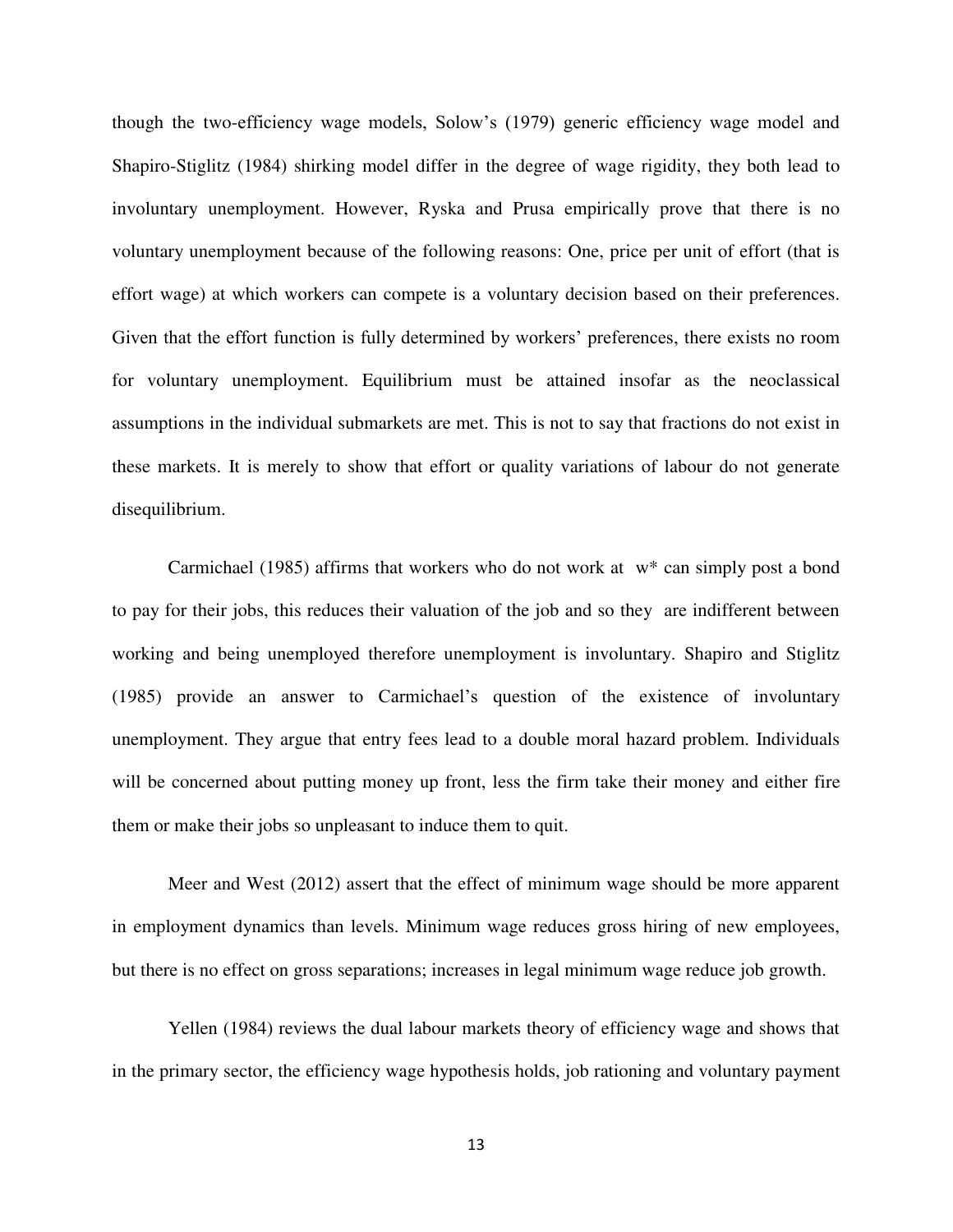of workers by firms of wages in excess of market clearing are features of this sector. However, in the secondary sector, where the wage-productivity nexus is weak or non-existent, there should be observed a fairly neoclassical behaviour. The market in the secondary sector therefore clears and people can take up jobs easily albeit at a lower wage. The existence of the secondary sector does not, however, eliminate involuntary unemployment (Hall, 1975) because the wage differential between the primary and the secondary sector jobs will induce unemployment among job seekers who seek to wait for primary-sector job openings.

Hall (2003) develops a wage friction model (a friction can be interpreted in terms of wage norm that provides the equilibrium selection function) where he supports the sticky-wage model of fluctuations. The friction in his model arises in an economic equilibrium and satisfies the condition that no worker-employer pair has an unexploited opportunity for mutual improvement. Hall further states that the friction neither interferes with the efficient formation of job matches nor causes inefficient job losses. When the wage is relatively high – closer to the employer's maximum--- the employer anticipates loss of surplus from new matches and puts correspondingly less effort into recruiting workers. Jobs become hard to find, unemployment rises and employment falls. The friction is plausible because it occurs only within the range where the wage does not block efficient bargain from being struck and maintained. The outcome of the bargain between worker and employer is fundamentally indeterminate and the wage friction is an equilibrium selection mechanism.

Zenou and Jellal (1999) introduce the quality of job matching into the effort function in order to calculate the efficiency wage. There are two cases that allow the evaluation of the impact of job matching on the effort function to be done. In the first case, the authors consider a condition where the quality of the match is perfectly observable by the firm and it is shown that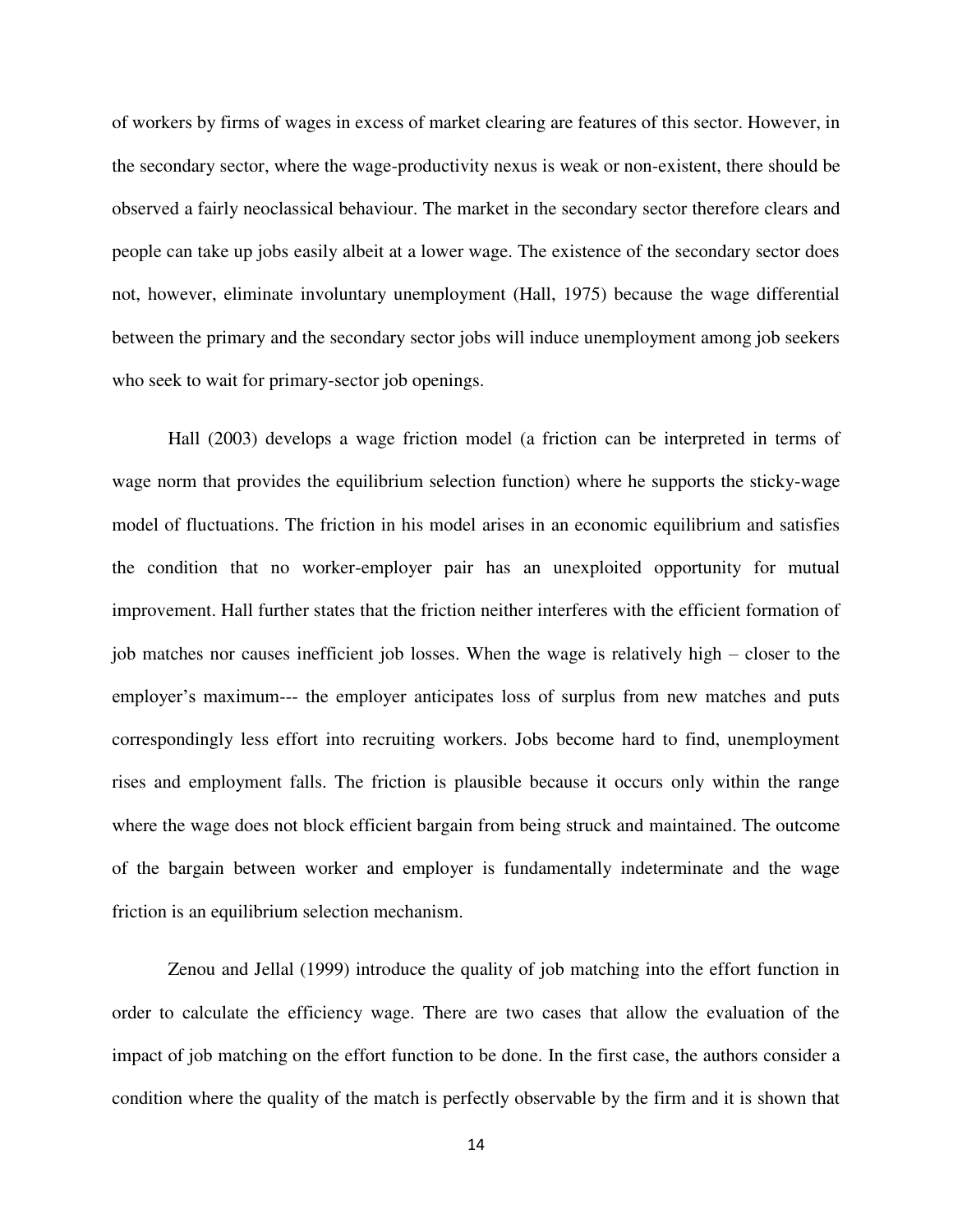the equilibrium unemployment level is due to both high wages and mismatch. In the second case, job matching is a random variable that is (nature picks what it will be) and it is shown that there are some regions in which the efficiency wage generates an effort greater than the initial wage and others where the reverse is the case.

Akerlof and Yellen (1986) purport that there is a positive relationship between wage and effort; this implies that firms can exactly measure the impact of their wage setting on effort. Profit maximizing firms set an efficiency wage such that the effort-wage elasticity is unity (Solow, 1979). Employment level is determined by setting this efficiency wage to marginal productivity of labour e (w\*) F' (e (w\*, N) = w\*, where, e, is the effort, w is the going wage, N is the total supply of labour.  $e(w^*)$  is independent of the firm's technology, equality of labour supply and demand and the structure of the product market. It is only determined by productivity and efficiency.

Zenou and Jellal (1999) however argue that if jobs are simple so that job matching is rather good, firms can perfectly motivate their workers by using pecuniary compensations in this case (efficiency wages) such that the effort-wage elasticity is equal to one; unemployment is too high and wages are rigid downward. However, if jobs are complex, the job matching is less obvious and the firm has to use non-pecuniary attributes of the job to motivate workers. Effortwage elasticity is less than one; however, since a job is mostly defined by its technology which is in general not under firms' control (at least in the short run) firms just have to motivate workers by using only monetary compensations. In addition, the authors advocate that firms need not set wages too high since they cannot evaluate the consequences of their wage policy on the workers' motivation. Effort-elasticity of wage is lower than or greater than one depending on the trade-off between effort and marginal productivity, marginal effort and marginal productivity.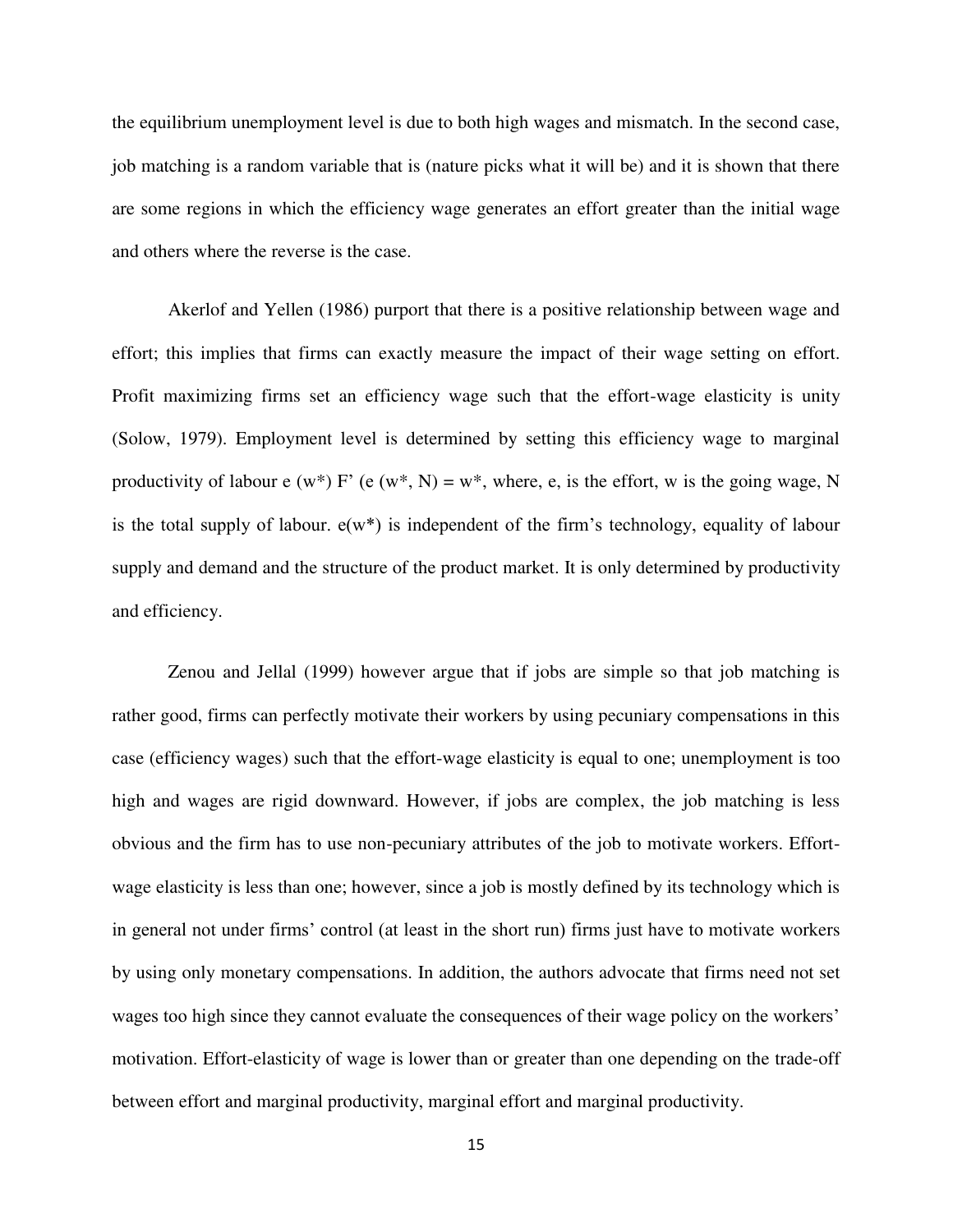Lazear (1981) shows, in providing a way out of the involuntary unemployment trap, that the use of seniority wages solves the incentive to work problem; in his model, he argues that initially workers are initially paid less than their marginal productivity and as they work harder or work effectively over time within the firm, earnings increase until they exceed marginal productivity. The upward tilt in the earnings profile provides the incentive to avoid shirking and the present-value of wages can fall to the market clearing level consequently avoiding involuntary unemployment. However, this creates a moral hazard problem on the employer's side because a firm can declare falsely that a worker shirks or a firm may lay off old workers (paid above marginal product) and hire new workers at a lower wage (credibility problem). Moreover, the seriousness of the moral hazard problem depends on the extent to which effort can be monitored by external auditors which may discipline employers from cheating. Reputation and credibility effects can do the same job as well.

Leonard (1999) argues that minimum wage research has come to be a test of the applicability of neoclassical price theory to the determination of wages and employment. The modern minimum wage controversy is not just a technical quarrel about the sign and magnitude of wage-elasticity coefficients; it is according to the author, the latest chapter in a long methodological discourse over whether and in which domains neoclassical theory can be applied. More importantly, the author asserts that welfare effects depend on wage elasticity of demand. Some workers will receive higher wages and be better off while other workers whose product is less than the new minimum will be laid off, or will work for fewer hours. In his words, "if the quantity of labour refers to employment, then the wage gains of those who keep their jobs must be traded off against the wage losses of those who lose their jobs".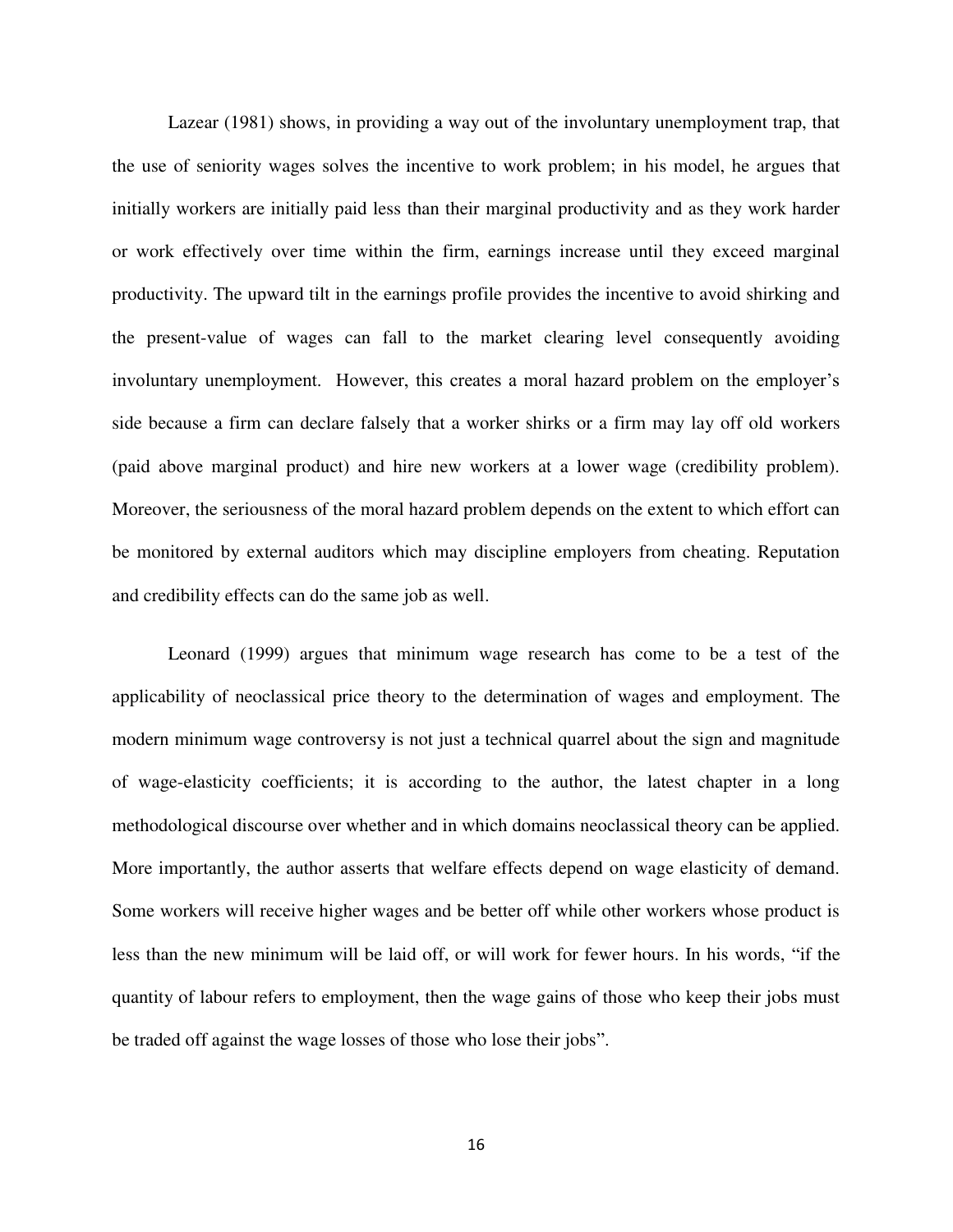Schmitt and Rosnick (2011) use Card and Krueger's studies of the 1992 New Jersey state minimum wage increase. Their results show, for fast food, food services, retail and low wage establishments in San Francisco and Santa Fe, that city-wide minimum wage increase can raise the earnings of low-wage workers, without a discernible impact on their employment.

Rosen and Moen (2006) argue that efficiency wages and unemployment may arise in equilibrium when output is contractible. In their model, firms offer wage contracts to workers who have private information about their match-specific productivity and effort choice. Firms face a trade-off between inducing more effort and conceding rents. Because hiring is costly, firms choose a contract such that workers with below a maximum match-specific productivity remain employed. The infra-marginal workers obtain information rents and these rents translate to equilibrium unemployment because they do not have any social value in equilibrium as these rents are offset by the corresponding social cost of unemployment.

Shimer, Rogerson and Wright (2004) survey search-theoretic models of labour markets and discuss their usefulness in the analysis of labour market dynamics, labour turnover and wages. Emphasis is placed by these authors on job creation, job destruction and wages.

These are just a few of the large literature on the employment and disemployment effects of the minimum wage.

17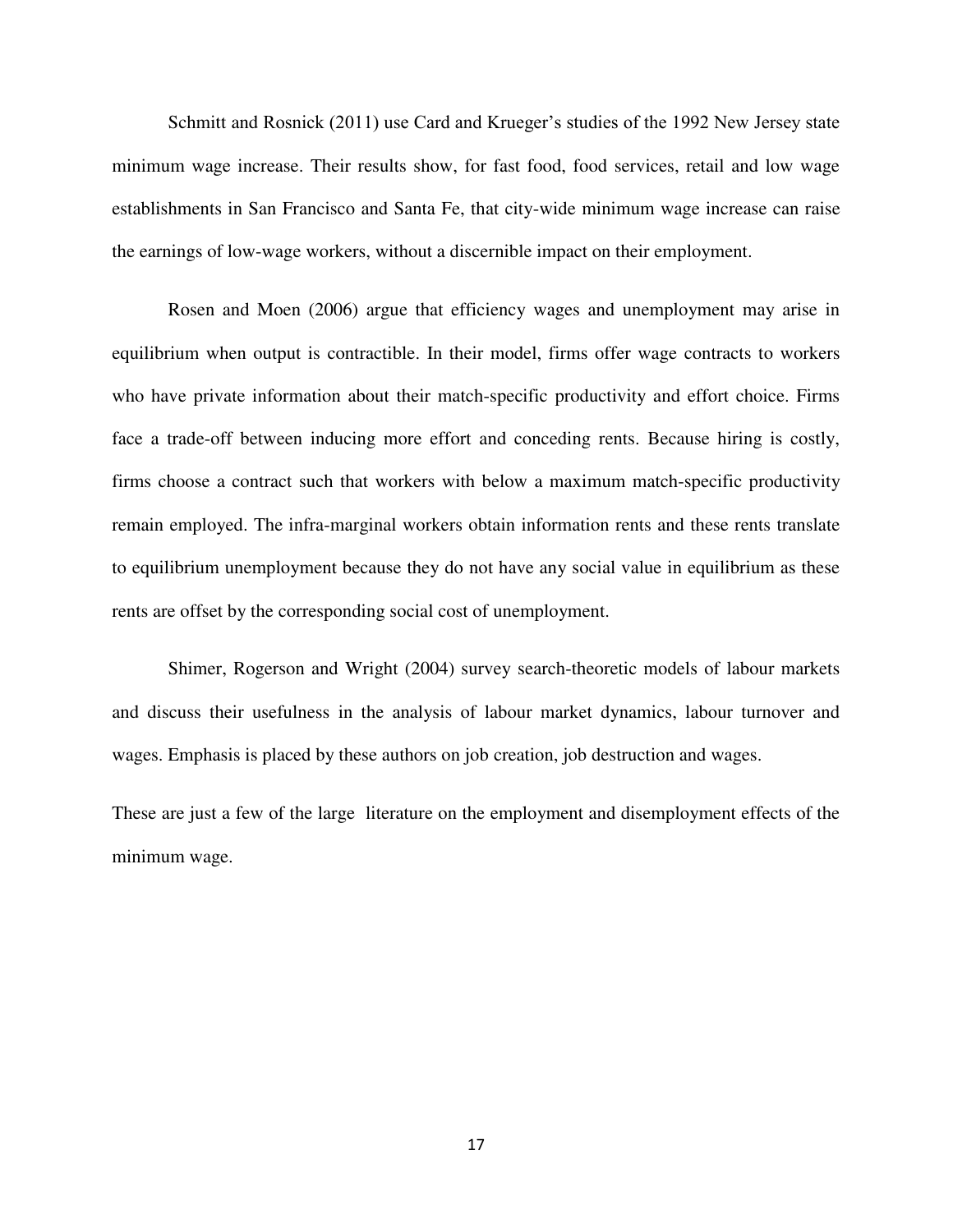# **Section 3: Methodology, Model Specification and Data Sources (Generalized Method of Moments and Two Stage Least Squares)**

a. Two- Stage Least Squares (TSLS)

An important assumption of regression analysis is that the right hand side variables or the regressors are uncorrelated with the error term; if this assumption is violated, OLS (Ordinary Least Squares) and WLS (Weighted Least Squares) estimates become biased and inconsistent. Two things might make the error term to be correlated with the independent variables: one, if the independent variables are endogenous and two, if the independent variables are measured with the error term. The problem of endogeneity of the independent variables can be solved by introducing instrumental variables that are truly exogenous that is  $E(Z, u) = 0$  such that Z and X are n x k matrices; however, these instrumental variables must be correlated with the endogenous independent variables that is E  $(Z_1...Z_n, X_1...X_n) \neq 0$ . The instrumental variables<sup>i</sup> are then used to eliminate the correlation between the right-hand side variables and the disturbances. As the name (TSLS) suggests, there are two distinct stages of regressions involved. First, an OLS regression of each of the variable (endogenous) is done on the set of instruments. The second stage is a regression of the original equation with all the variables (independent) replaced by the fitted values from the first stage of regressions. The outcome of these two simultaneous regressions produces the TSLS estimates.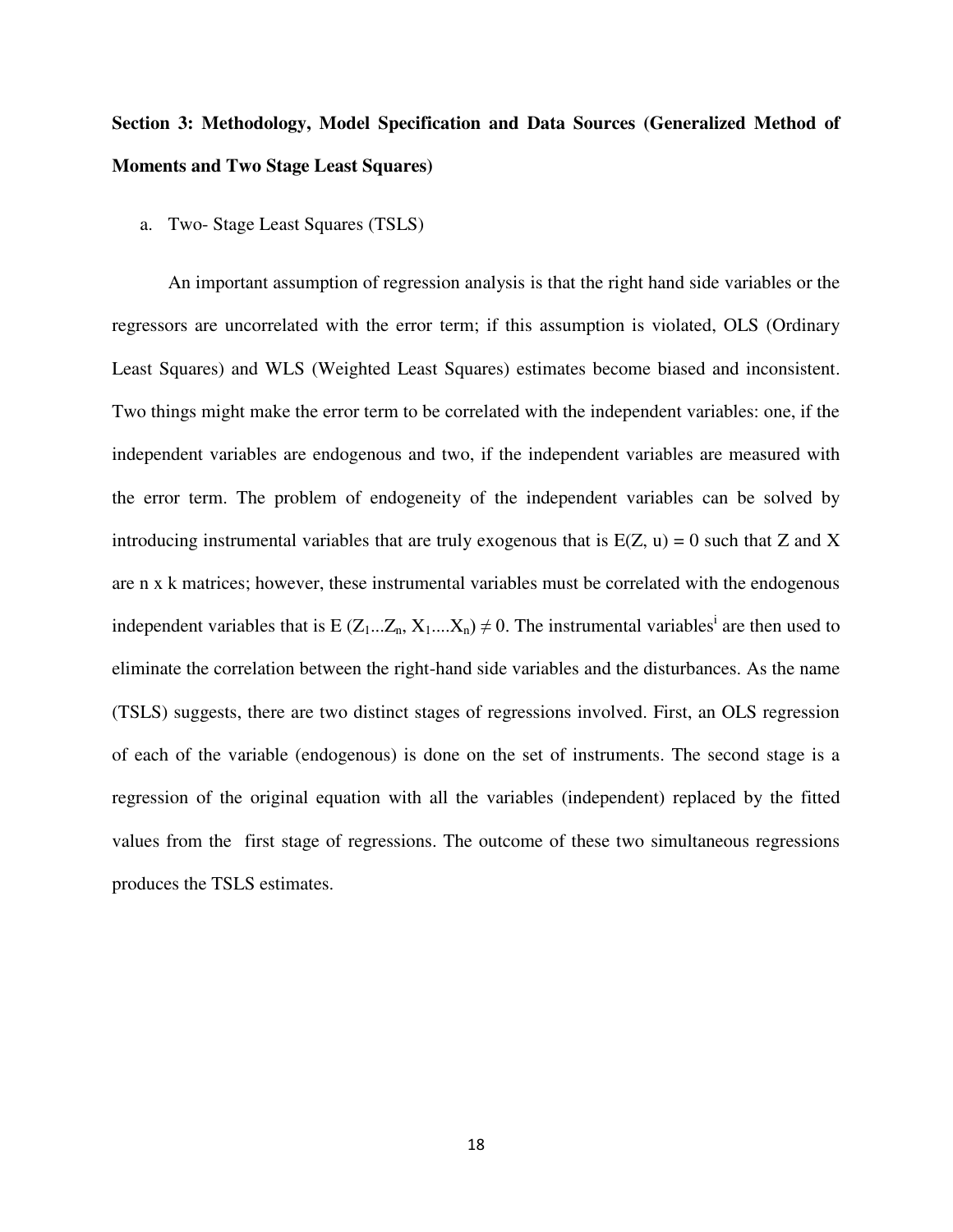Let Z represent a matrix of instruments and let Y and X be the dependent and independent variables respectively. X and Z are both  $n \times k$  matrices and Y is a n  $x$  1 matrix. Then the coefficients computed in the two-stages are given by:

$$
b_{\text{rsis}} = (XZ(ZZ)^{-1}ZX)^{-1}XZ(ZZ)^{-1}ZY)
$$

Where the Z-terms represent the projector matrix<sup>3</sup>  $x(x'x)^{-1}x'$ . The estimated covariance matrix of the coefficients is given by:

 $s^{2}(X'Z(Z'Z)^{-1}Z'X)^{-1}$  where  $s^{2}$  is the estimated residual variance (square of the standard error of the TSLS regression).

b. Generalized Method of Moments<sup>4</sup>

The starting point of GMM estimation is a theoretical relation that the parameters should satisfy. The aim of GMM modelling is to choose the parameter estimates so that the theoretical relation is satisfied as "closely as possible". The theoretical relation has to be replaced by its sample counterpart and the estimators are then chosen to minimize the weighted distance between the theoretical and actual values. GMM is a robust estimator because unlike MLE, it does not need the information about the exact disturbances and it encapsulates the heteroskedasticity, unit root and autocorrelation tests<sup>5</sup>. The theoretical relation that the

l

 $3$  This shows that the x's (endogenous variables) are regressed on the instruments.

 $4$  More details are provided in the appendix

<sup>&</sup>lt;sup>5</sup> A Dynamic GMM model simultaneously uses the differences of the variables if non-stationarity occurs and also does check for othorgonality problems. Othorgonality means a transpose of a vector (k x1) multiplied by another vector with the same dimension yields a scalar (zero). Cross –section and period panel corrected standard errors are used to ensure standard errors are robust.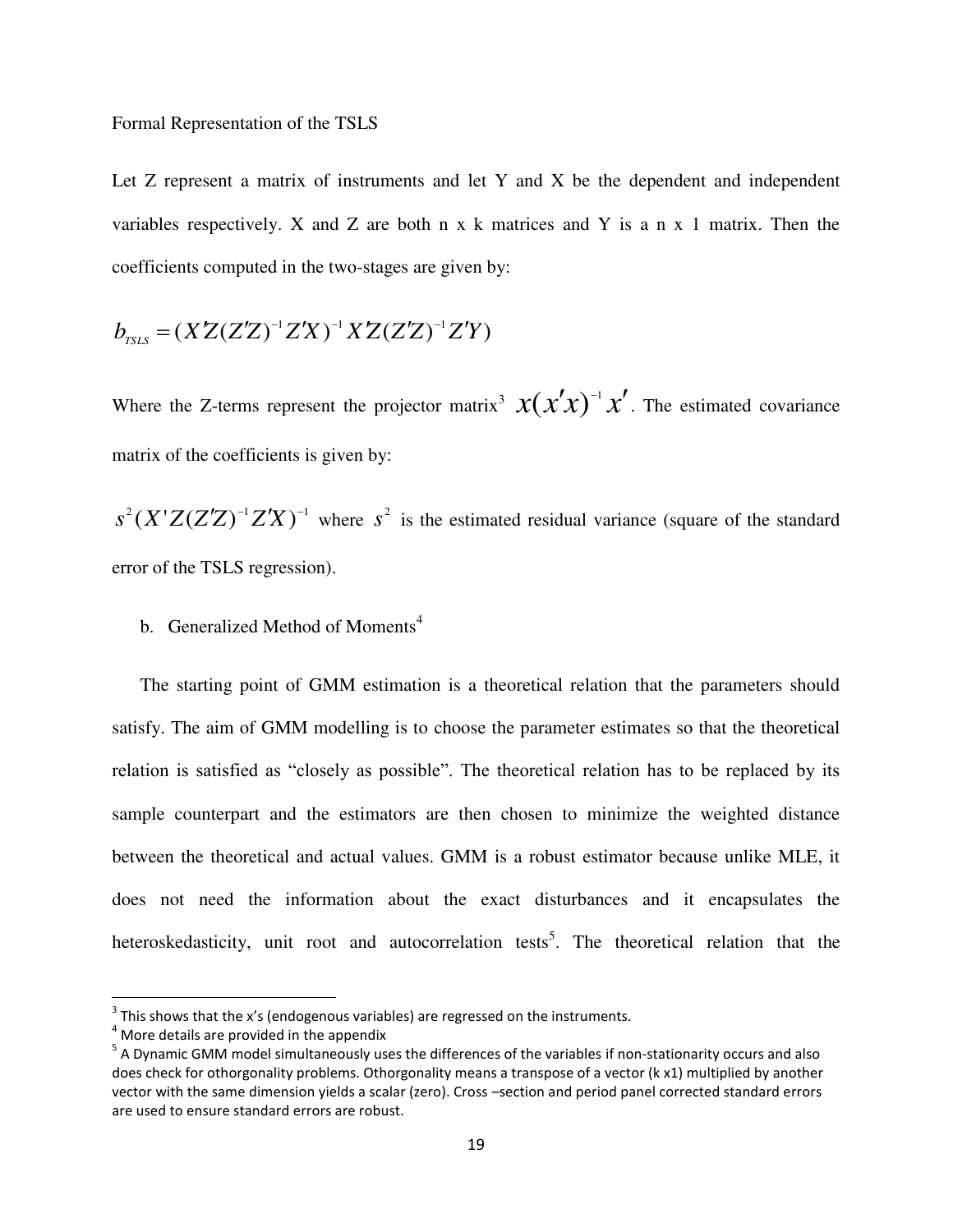parameters should satisfy are usually othorgonality conditions between some possibly (nonlinear) function of parameters  $f(\theta)$  and a set of instrumental variables  $Z_t : E(f(\theta)Z) = 0$ , this is the orthogonality condition. The GMM therefore selects parameter estimates that ensure the sample correlations between the instruments and the function  $f$  as defined by the criterion function which is:  $J(\theta) = (m(\theta))' Am(\theta)$  where  $m(\theta) = f(\theta)'Z$  and A is a weighting matrix, is strong. Thus  $J(\theta) = (f(\theta)'Z)'Af(\theta)'Z$ . Any symmetric positive definite matrix will yield consistent estimate of q. However, a necessary but not sufficient method to obtain an (asymptotically) efficient estimate of q is to set the weighting matrix to the inverse of the covariance matrix of sample moments (m)

An Hausmann test has to be performed to decide on which model (FE or RE) would be desirable. The null hypothesis of a random effect is tested against a fixed effect, if the Chi-Square coefficient is greater than 1 and the probability is less than 0.05, a fixed effects model must be used if not a random effect model becomes handy.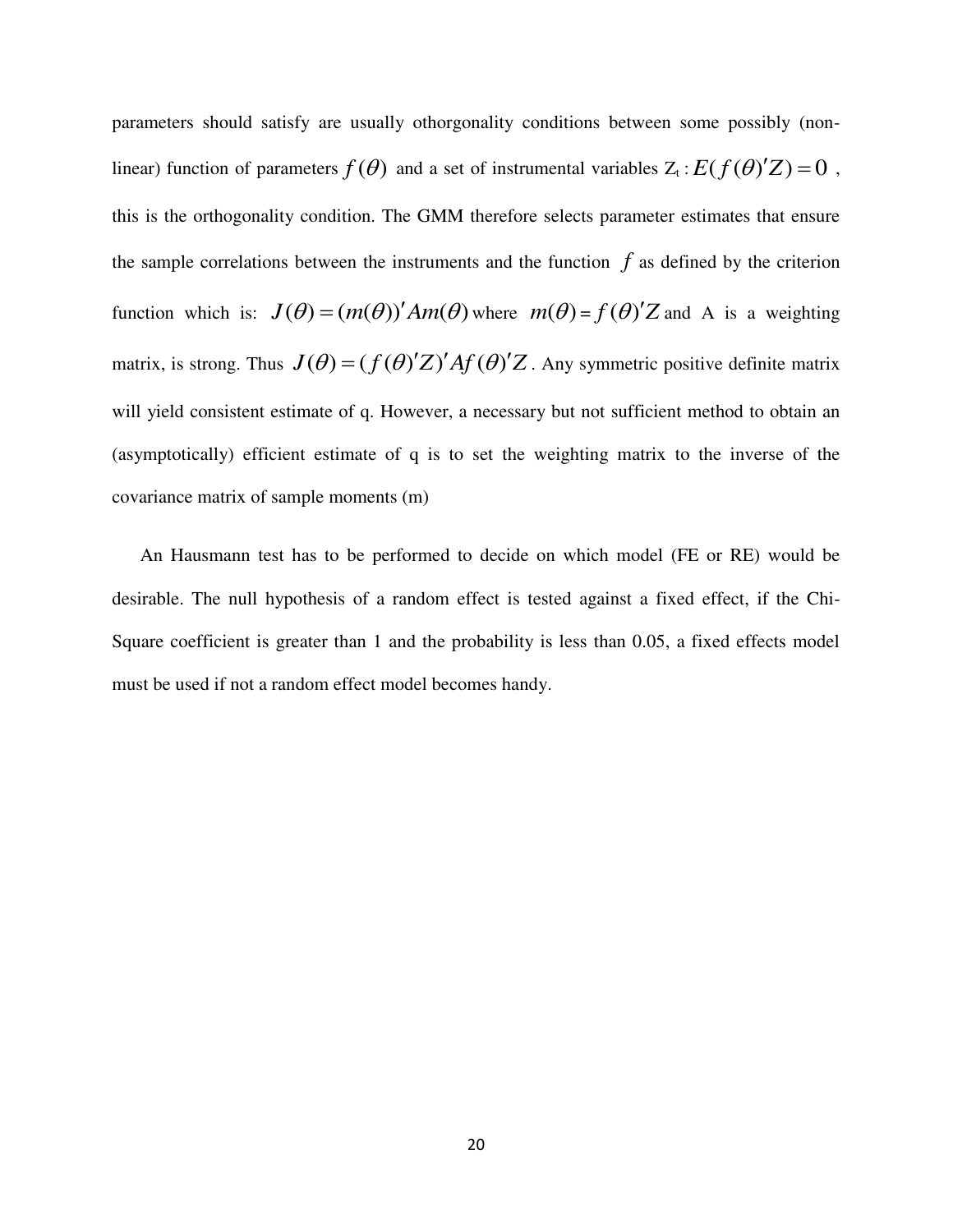#### **Section 3(c): The Model and Data Sources<sup>6</sup>**

For a proper model specification to be done, we have to take into consideration the fact that the minimum wage might impact the average earnings, unemployment and GDP with a lag as discussed by the economists whose works are reviewed in this study. The reasons for the lag in response of minimum wage to average earnings and the other variables are as follows:

- 1. Firms do not instantaneously respond to a minimum wage hike by increasing prices and this may distort labour market flexibility.
- 2. Theories have shown that unemployment rates rise when the minimum wage increases but this cannot happen instantaneously; there is a likelihood of slow response due to firm's capacity to absorb costs and productivity.
- 3. Interactions can take place between some of the variables; it is possible for the real GDP to influence the minimum wage and for the business cycle (proxied by the GDP) to impact unemployment rate.
- 4. Some of the variables may not necessarily be linear. Studies have shown that GDP, unemployment rate may be quadratic, thus including square terms could correct for biasedness in the parameter estimates.

For the time-series GMM model:

 $\overline{\phantom{0}}$ 

 $\mathcal{R}AWE_t = \alpha_1 \mathcal{R}MW_t + \alpha_2 \mathcal{R}GDP_t + \alpha_3 UE_t + \alpha_4 \mathcal{R}MW_t * UE_t + \alpha_5 \mathcal{A}R(1) + \varepsilon_7$ 

 $^6$  RMW, RAWE, RGDP are real minimum wage, real average wage and real GDP respectively in J\$ while UE represents unemployment. RMWUS, RAWEUS, RGDPUS represent the aforementioned variables respectively in US\$.

<sup>&</sup>lt;sup>7</sup> The constant parameter is omitted from the model, the goodness of fit statistic is therefore not interpreted. The GMM model has been corrected for autocorrelation and heteroskedasticity using the Heteroskedasticity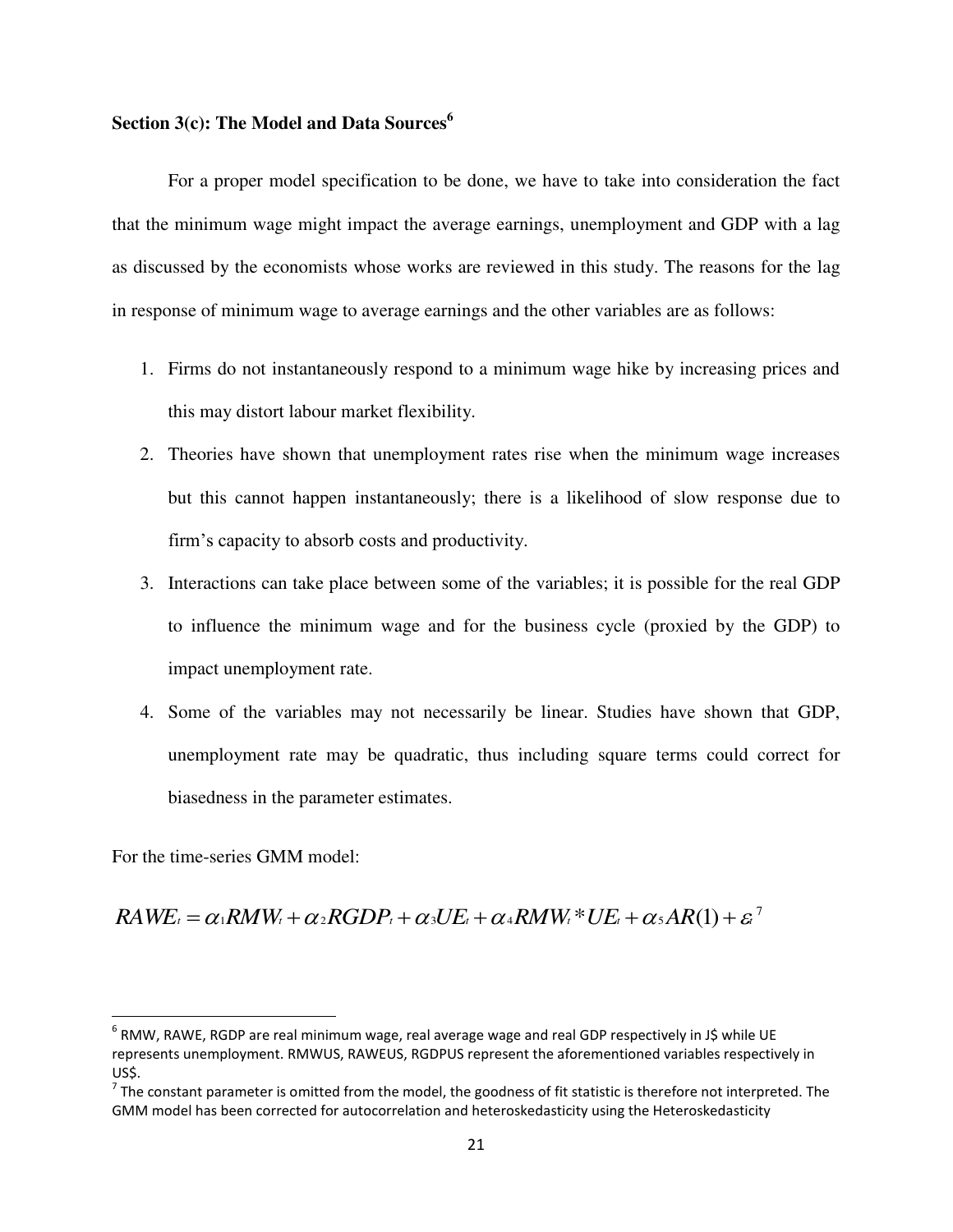The Instruments used are : two lags each of the real minimum wage, real average wage earnings and unemployment rate. The a-priori expectations are  $\alpha_1$ ,  $\alpha_2 > 0$ ,  $\alpha_3 < 0$ ,  $\alpha_4$  and  $\alpha_5 > 0$ ; in other words, changes in the real minimum wage and the real GDP are expected to increase the real average wage earnings while a change in the unemployment rate will likely lead to a decline in the real average warnings over time. Also, the interaction term between real minimum wage and unemployment is expected to be positive to correct for the bias in the sign of unemployment.

For the panel model:

$$
Y_{it}=X_{it}\beta+\varepsilon_{it}
$$

Where Y represents the dependent variable, i and t represent cross-sections and time respectively. In our model  $i = 2$  and  $t = 30^8$ . X is the number of independent variables in the model and  $\epsilon$  is the disturbance term which also has a cross-section dimension. X is a n x k matrix, Y is a n x 1 matrix and the disturbance term is also a n x 1 matrix.

For the TSLS model<sup>9</sup>:

 $\overline{\phantom{0}}$ 

 $+$   $\mathcal{E}_{it}$  $\mathcal{R}AWEUS_{it} = \beta_1 \mathcal{R}GDPUS_{it} + \beta_2 \mathcal{R}MWUS_{it} + \beta_3 UE_{it} + \beta_4 UE_{it}^2 + \beta_5 \mathcal{R}MWUS_{it} * RGDPUS_{it}$ 

The a-priori expectations are similar to those of the GMM model except that  $\beta_4 > 0$  and  $\beta_5$  < 0 and these two coefficients are expected to be statistically significant to correct for the

Autocorrelation Correction option (HAC). In addition, Pre-Whitening runs a preliminary VAR(1) model prior to estimation to remove the correlations in the moment conditions.

 $^8$  The sample size should have been larger than 30, however, a minimum wage legislation in Trinidad and Tobago did not come into effect until 1997 and a fixed minimum wage has been used since then.

 $^9$  The instruments are: RAWEUS(2 lags), RMWUS(2 lags), RMWUS\*RGDPUS(an interaction term between these two variables), RGDP<sup>2</sup> (a quadratic term), RMWUS\*RGDPUS, RGDPUS<sup>2</sup>, RMWUS\*UE, UE<sup>2</sup>, RAWEUS<sup>2</sup>. The standard errors are made robust using the Period- weights Panel Corrected Standard Errors and Covariance (PCSE)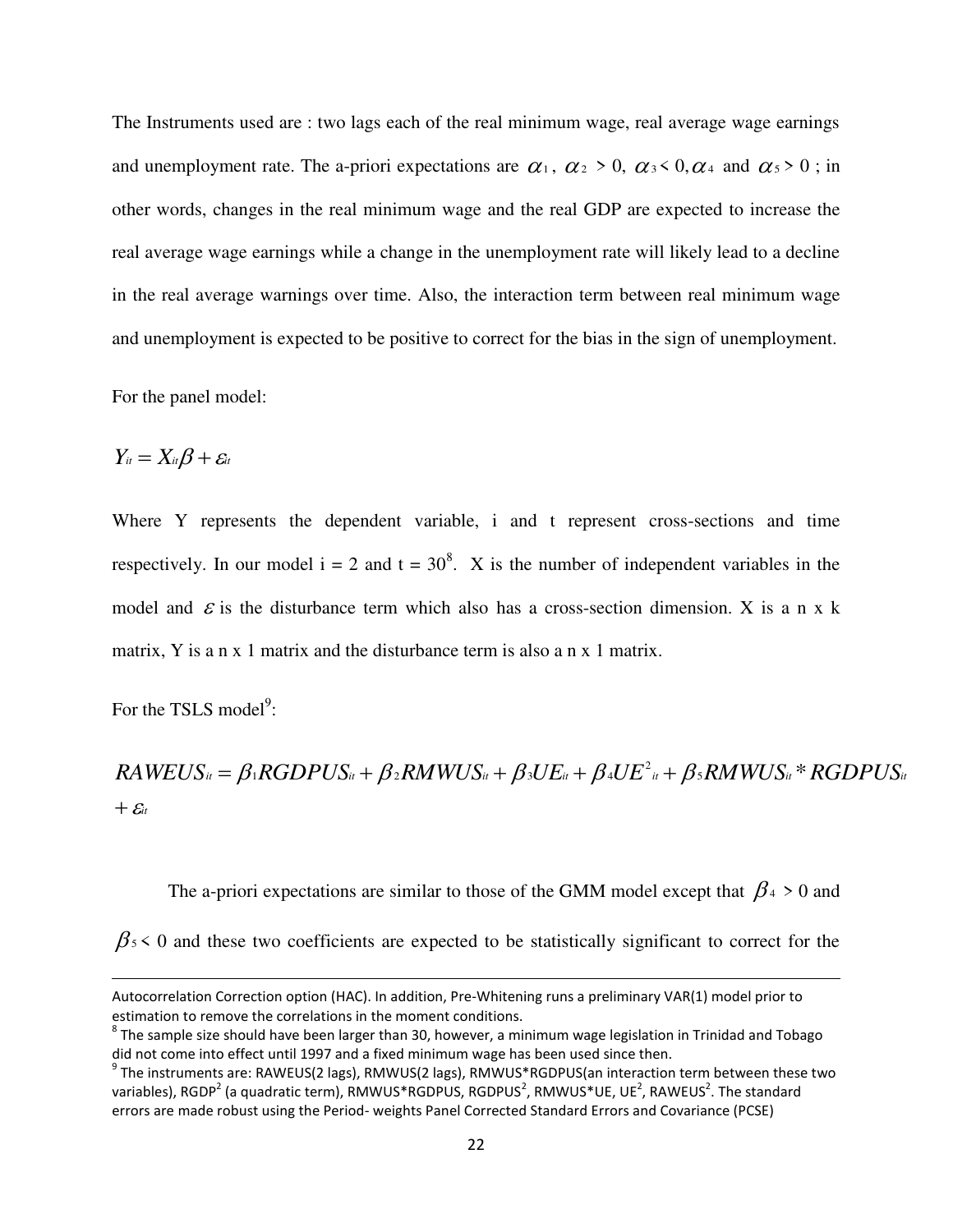upward bias in unemployment and downward bias in the real GDP. As it will be shown later the square and interaction terms ensure that the a-priori expectations hold.

The data of the minimum wage in Trinidad and Tobago come directly from the Ministry of Labour, Small and Micro-Enterprise; however the Jamaican data are derived from the Statistical Institute of Jamaica. The average wage earnings index is an all industry index (food processing, drink and tobacco, textile garments and footwear; printing, publishing and paper converters; assembly-type and related industries and others). The AWE data in Jamaica are derived from Earnings in Major Establishments Report while the Trinidadian data come from the Central Statistical Office, Abstract of Statistics.

The gross domestic product at market prices is the total value added output of all sectors plus taxes less subsidies. The Jamaican and the Trinidadian data come from index mundi, a data portal that gathers facts and statistics from multiple sources and turns them into easy to use visuals. Also to derive the consumer price index, one calculates the prices of the basket of goods households purchase and uses a base year to deflate the data in order to account for inflation. The CPI index for both countries is derived from CSO office and STATIN office. Unemployment rate data for Trinidad and Tobago are derived from Index Mundi and the Jamaican data are adopted from Labour Force Statistics (various editions) at the Statistical Institute of Jamaica.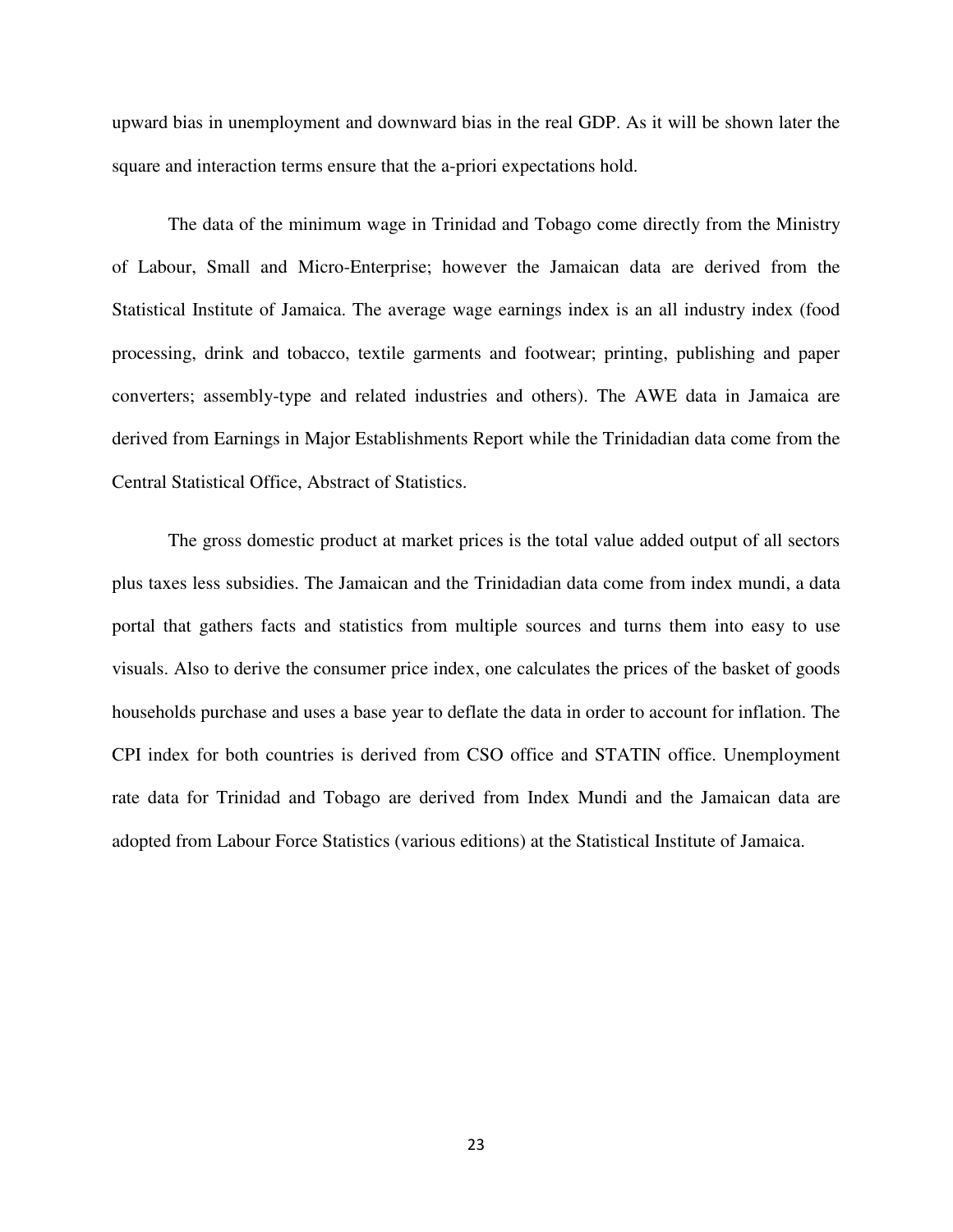### **Section Four: Model Estimation and Interpretation of Results**

#### **Table 1: The GMM Time-Series Model**

#### **Dependent Variable: RAWE**

| Variable      | Coefficient                | Standard error | T-Value   | Significance                                                             |
|---------------|----------------------------|----------------|-----------|--------------------------------------------------------------------------|
| <b>RGDP</b>   | $6.4359*^{10}$             | 1.8468         | 3.4848    | 0.0018                                                                   |
| <b>RMW</b>    | $-1.4619*$                 | 0.5573         | $-2.6231$ | 0.0146                                                                   |
| UE            | $-22.6899**$ <sup>II</sup> | 45.5299        | $-0.4984$ | 0.6226                                                                   |
| RMW*UE        | $0.2121*$                  | 0.0516         | 4.1122    | 0.0004                                                                   |
| AR(1)         | $0.2741*$                  | 0.1096         | 2.5015    | 0.0193                                                                   |
| J-Statistic   | $0.1198*$                  |                |           | Null<br>hypothesis<br>of exogeneity of<br>instruments<br>the<br>accepted |
| Durbin Watson | 1.9890                     |                |           |                                                                          |

**Source: Author's computations**

 $\overline{\phantom{0}}$ 

 $^{10}$  Significant at 1% significance level

 $11$  Not significant at 1%, 5% and 10% significance levels.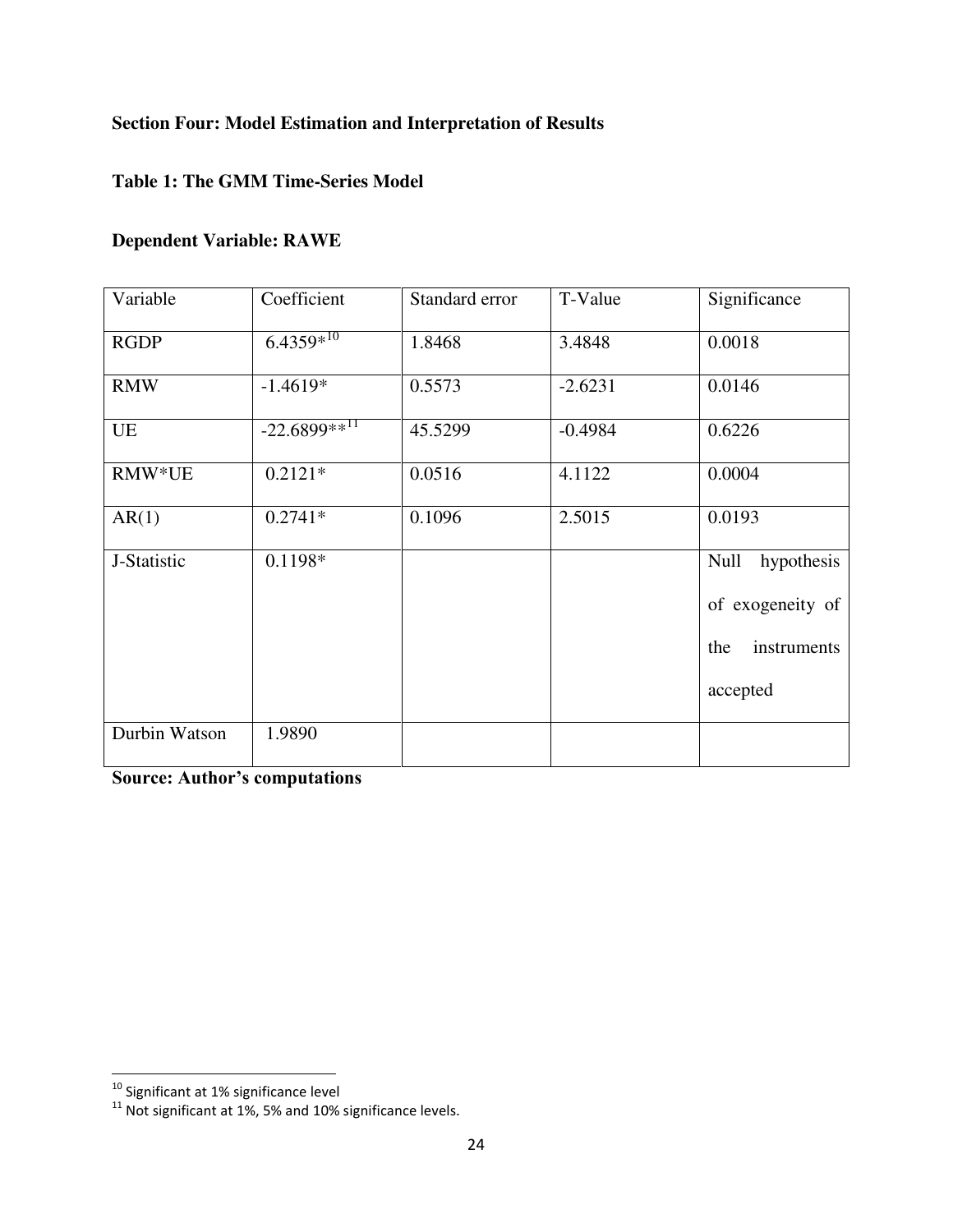#### **Table 2: The TSLS Panel Data Model**

#### **Effect Specification: Cross section fixed (dummy variables)**

#### **Dependent Variable: RAWE**

| Variable                | Coefficient   | T-Value<br>Standard error |             | Significance |
|-------------------------|---------------|---------------------------|-------------|--------------|
| <b>RGDPUS</b>           | $0.000734**$  | 0.009013                  | 0.081426    | 0.9360       |
| <b>RMWUS</b>            | 2.048578*     | 0.365614                  | 5.603118    | 0.0000       |
| <b>UE</b>               | $-28.13754*$  | 10.52452                  | $-2.673522$ | 0.0150       |
| $UE^2$                  | 1.537513*     | 0.435514                  | 3.530342    | 0.0022       |
| <b>RMWUS*RGDPUS</b>     | $-0.000117**$ | 0.000165                  | $-0.707361$ | 0.4879       |
| Durbin Watson           | 1.503574      |                           |             |              |
| <b>Instrument Rank</b>  | 11.00000      |                           |             |              |
| of<br>Standard<br>error | 10.89444      |                           |             |              |
| coefficient             |               |                           |             |              |

**Source: Author's computations**

#### **Economic Implications of Results**

From the GMM estimation results, a unit change in the real minimum wage yields a decrease of J\$2 in the mean of the real average earnings (even though nominal wages may rise) when all the other explanatory variables are zero, this indicates that a hike in the minimum wage increases the costs of Jamaican firms who already face huge cost constraints. It is therefore not surprising that, due to the inability of firms to absorb costs, such costs are passed on to consumers who could be the workers in form of high prices; this reduces the purchasing power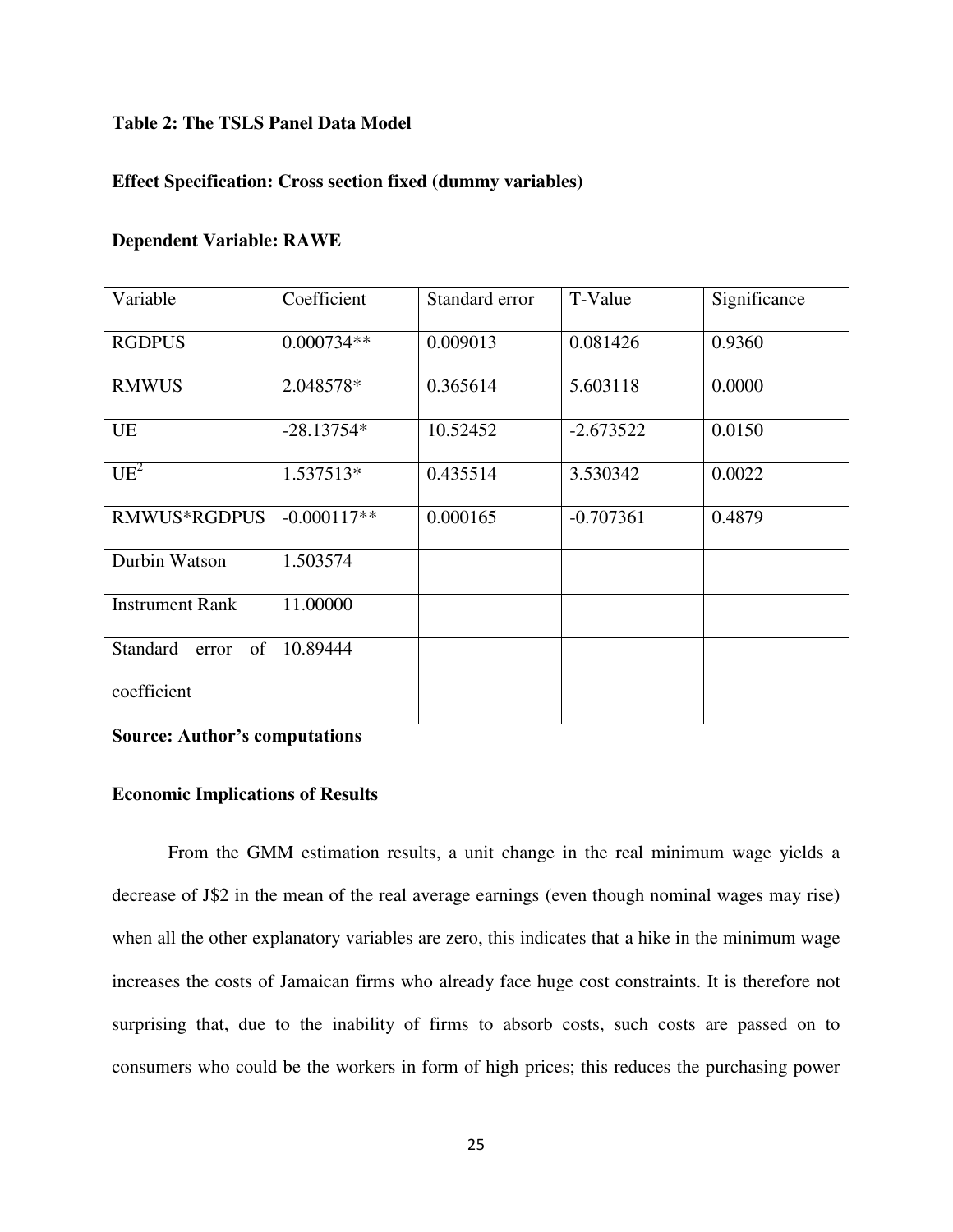of their earnings. This indicates that workers who are in the production and ancillary sub-sectors earn less directly because Jamaican firms reduce their income and indirectly such workers and the average Jamaican consumer will have to expend more on goods and services. In addition, the IMF agreement that is still not in place has led to the continuous slide of the Jamaican dollar because of the government's inability to source for funds for development from bilateral and multilateral institutions, the consequence of this is that net international reserves have been on a downward trajectory and firms' import costs have gone up, this neutralizes the positive impact of an increase in minimum wage if introduced.

 In addition, a unit change in the real GDP produces approximately \$6 boost in real average earnings. This is clearly expected; high real income raises real average earnings and as the economy grows in real terms average incomes grow in real terms as well. However, just a \$6 increase in the real average earnings given a change in the real GDP is too minute because the Government of Jamaica spends a lot on servicing debt and paying for capital goods. The first attempt at running the GMM, without an interaction term between unemployment and real minimum wage, shows that a unit change in the unemployment rate increases real average wage, this result does not lend itself to economic theory. However, the inclusion of an interaction term between the real minimum wage and unemployment corrects for this bias. After the inclusion of the interaction term, a unit change in the unemployment rate does not affect the real average earnings.

 The problem of autocorrelation in the GMM model, after using HAC and Pre-Whitening options, makes it mandatory to include an AR(1) (Autoregressive process of order (1) to correct the positive correlated errors. The  $AR(1)$  coefficient is indeed statistically significant. From the Panel Two Stage Least Squares, the real GDP, conditional on an interaction term between the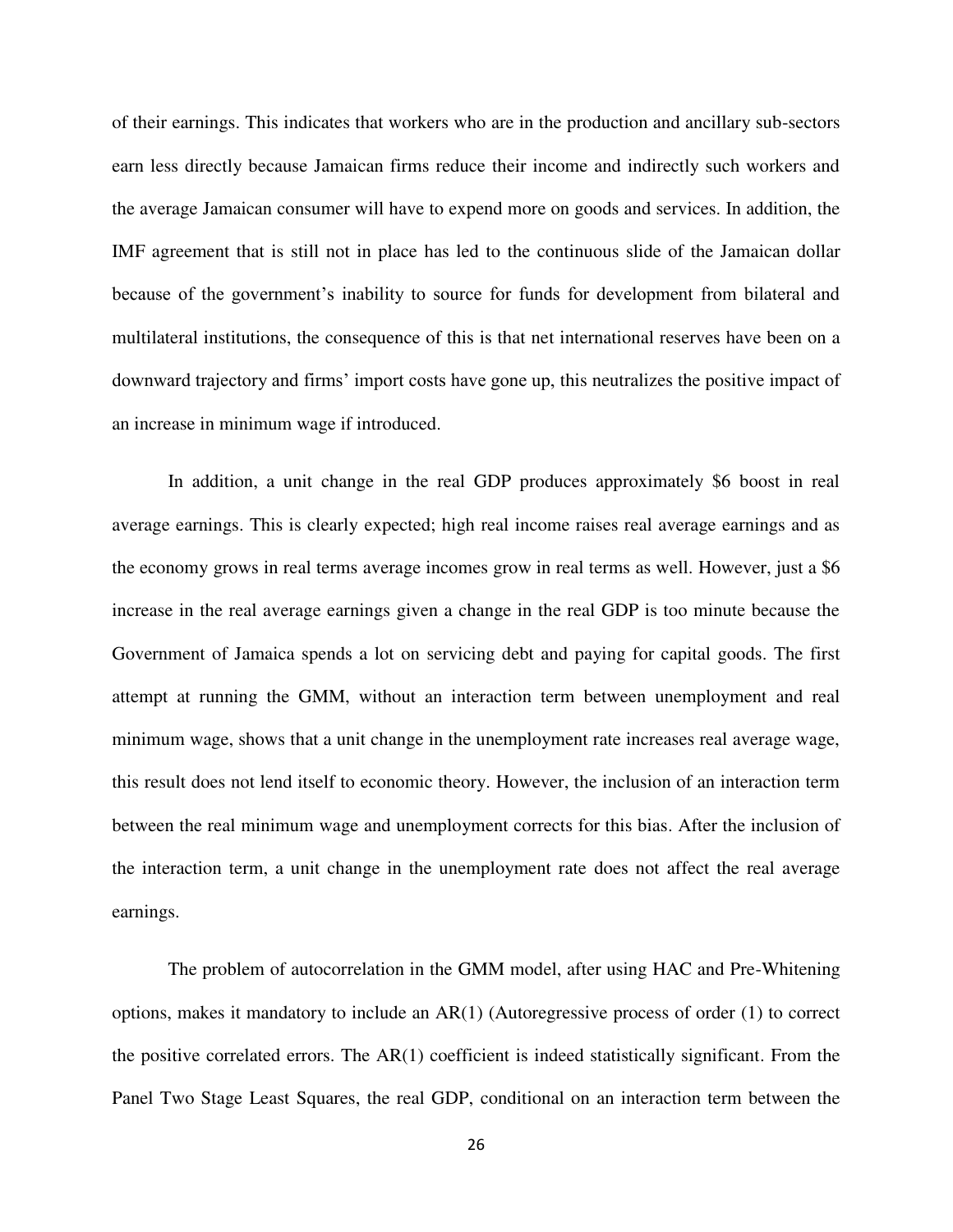real GDP and the real minimum wage, has a minute positive but insignificant impact on the real average wage in both countries when the data are pooled together. A unit change in the real GDP does not have any impact on the real average wage. This clearly shows that a high real GDP does not guarantee that real average earnings will increase in both countries, it all depends on how productive and efficient firms and workers are. In terms of the real minimum wage, a unit change in this variable brings about a US\$2 dollar increase in the real average wage when the other explanatory variables are zero. This clearly indicates that Jamaican and Trinidadian production workers and shop keepers who earn below the average wage will see a boost of \$2 in their average wage following a minimum wage hike if implemented. In addition, the governments of both countries need not contemplate about raising the minimum wage now. Boosting the productive capacity of firms and improving workers' productivity is a more attractive policy measure that should be introduced now and then a minimum wage policy may be used thereafter.

 When a preliminary TSLS model without a square unemployment term was executed, a unit change in the unemployment rate raises real average wage, but when I introduce a square term, the upward bias of the unemployment coefficient is corrected. A unit change in unemployment rate yields a US\$28 decrease in the real average wage; this decrease clearly outweighs just a US\$2 increase in the real average wage following a unit change in the minimum wage. Consequently, targeting the unemployment rate is a more viable option for the governments of Trinidad & Tobago and Jamaica rather than raising the wage floor, raising the minimum wage could actually increase the unemployment rate as predicted by the competitive theory.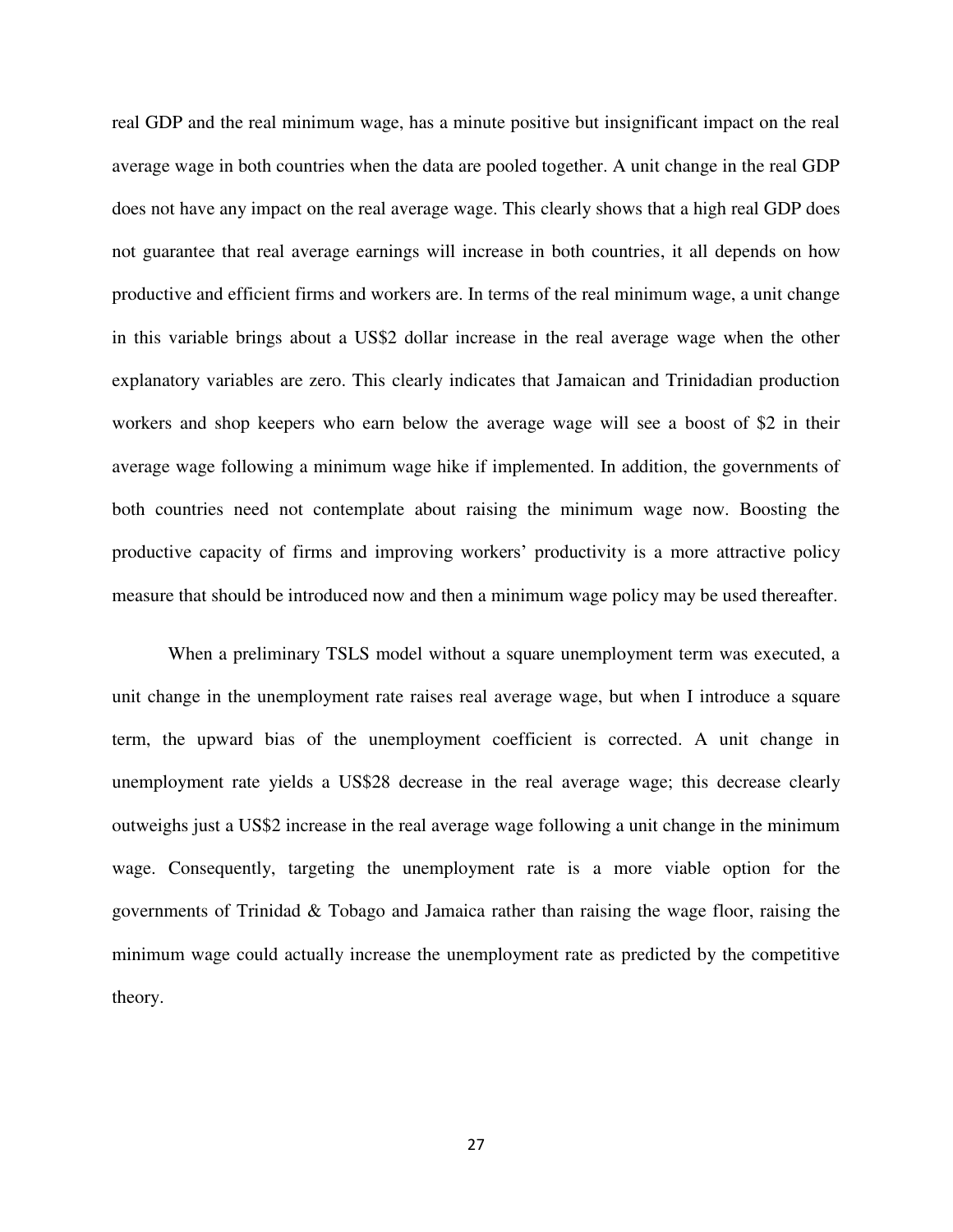#### **Section V: Summary, Conclusion and Recommendations for Further Studies**

 The analyses done so far have shown that there are mixed results about the impact of a minimum wage policy on average earnings. The GMM estimation shows a unit change in the real minimum wage reduces average earnings of workers in Jamaica; however, the Two Stage Least Squares regression results indicate that real average earnings in both countries actually increase as the minimum wage rises. The question that must be raised is why is there a disparity in the effects of the minimum wage? One obvious answer is that Jamaica had been using the minimum wage since the 1980s but Trinidad just started using this policy in 1997 and more so, because the Jamaican economy is not as big as the Trinidadian economy. In addition, firms in both countries have different capacities of absorbing the costs of a minimum wage hike. In Jamaica, firms are already cost-strapped but Trinidadian firms have larger capacities and more resources at their disposal to absorb the sudden surprise of a wage hike. Trinidad has oil and refineries but Jamaica imports oil, consequently firms in Trinidad can decide to pay their workers more when minimum wage rises and still make reasonable profit but Jamaican firms will simply respond to such hike by cutting back on employment immediately. This difference in averseness to a minimum wage hike in both countries is therefore not surprising.

It is recommended that this study be replicated for other Caribbean countries in order to fully come to an agreement about the overall effect of minimum wage on real average earnings in the Caribbean. Two, unemployment rates in both countries must fall for workers to realize a reasonable increase in their real average earnings. The inflation rates in Jamaica and Trinidad have to be kept lower than they are presently to hedge against a slide in the purchasing power of consumers in both countries. Firms must also reduce organizational slack and improve their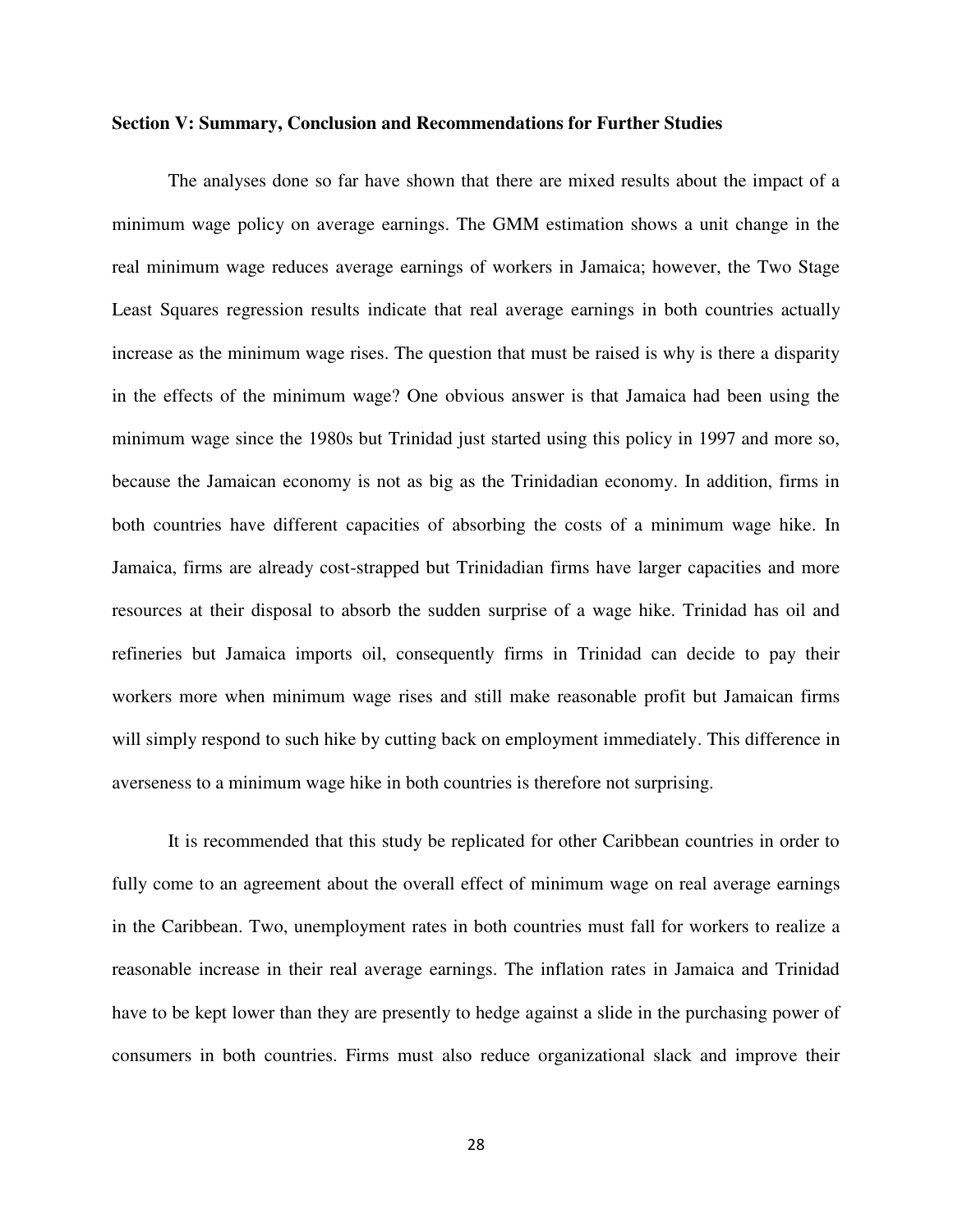efficiency and productivity. Real GDP growth has been at low ebb in Jamaica, urgent action is needed to reverse this trend so that the growth rate of real average income can be sustained.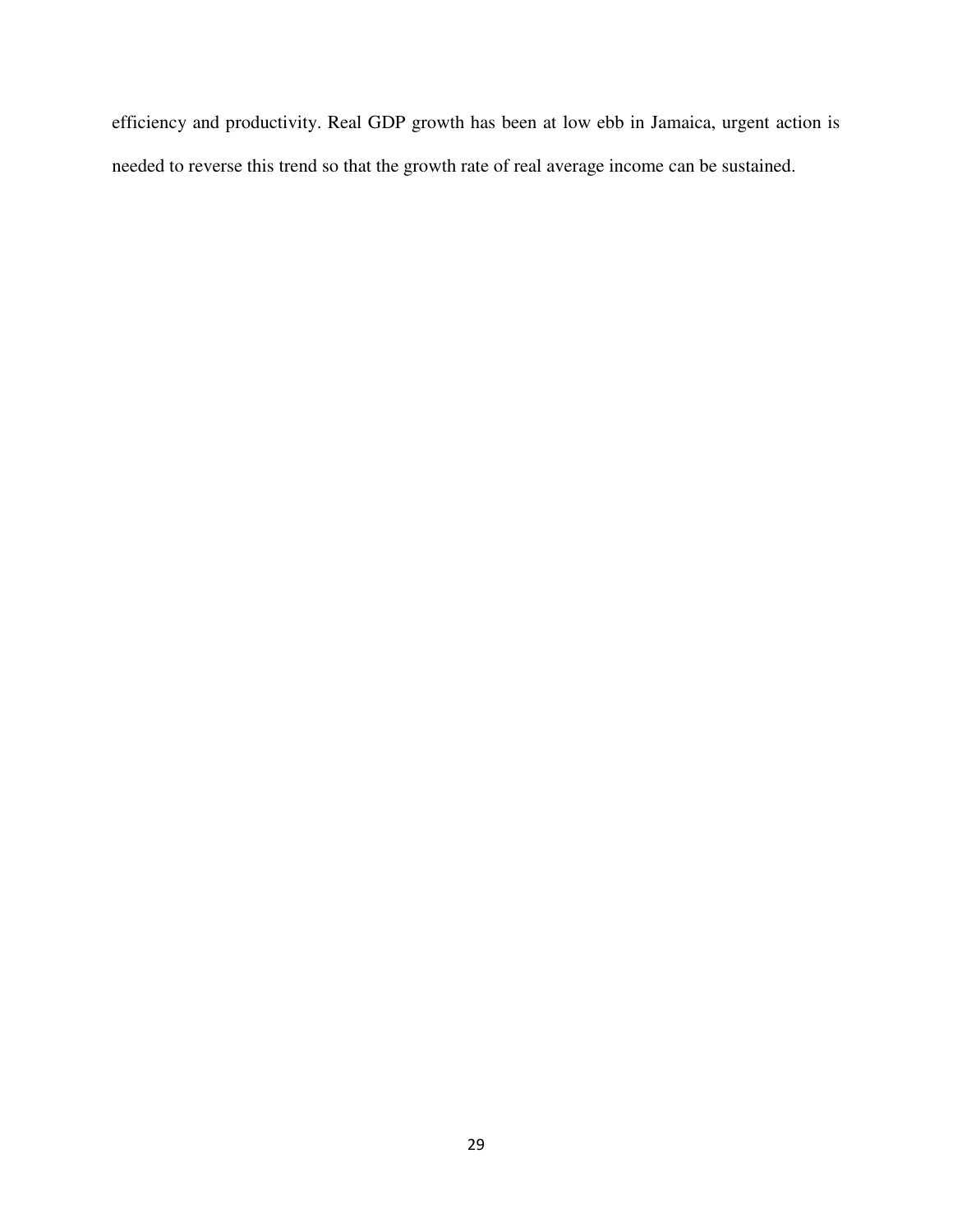#### **References**

- Aaronson, D., et al (2009). The Spending and Debt Response to Minimum Wage Hikes. Retrieved from<http://faculty.chicagobooth.edu/erik.hurst/teaching/minwageecons160.pdf>
- Acemoglu, D. (1996) Good Jobs versus Bad Jobs: Theory and Some Evidence. Retrieved from [http://espace.mit.edu/bitstream/handle/1721.1/63687/doodjobsversusba00acem.pdf?seque](http://espace.mit.edu/bitstream/handle/1721.1/63687/doodjobsversusba00acem.pdf?sequence=1)  $nce=1$
- Addison, et al (2008) New Estimates of the Effects of Minimum Wages in the U.S. Retail Trade Sector. Institute for the Study of Labour (IZA) retrieved from <http://ftp.iza.org/dp3597.pdf>
- Akerlof, G. & Yellen, J. (1986). Efficiency Wage Models of the Labour Market.Cambridge: Cambridge University Press.
- Bellante, D. (1994), "Sticky Wages, Efficiency Wages, and Market Processes". *The Review of Austrian Economics,* Vol.8, No.1: 21-33
- Blanchflower, D.S. and Oswald, A.J. (1994). The Wage Curve: An Entry into the New Palgrave 2<sup>nd</sup> edition retrieved from http://www.andrewoswald.com/docs/palgravewcfeb06.pdf
- Brown, T.C., Gilroy, C., and Kohen, A. (1982) "The Effect of the Minimum Wage on Employment and Unemployment", *Journal of Economic Literature*, Vol. 20 (2), 482-528
- Card, D., Krueger, A. (1994). "Minimum Wages and Employment: A Case Study of the Fast-Food Industry in New Jersey and Pennyslvania". *American Economic Review*, Vol.84, No.5, pp.772-93.
- Carmichael, L. (1985) "Can Unemployment be Involuntary? Comment". American Economic Review 75, No.5:1213-1214
- Cotti, C. & Tefft, N. (2012). Fast Food Prices, Obesity and the Minimum Wage. Retrieved from <http://www.bates.edu/economics/files/2012>
- Downes, A.S. et al (2000). Labour Market Regulation and Employment in the Caribbean. Inter-American Development Bank Research Working Paper #R-388 retrieved from <http://athens.srs.uchicago.edu/jenni/iadb/ch11.pdf>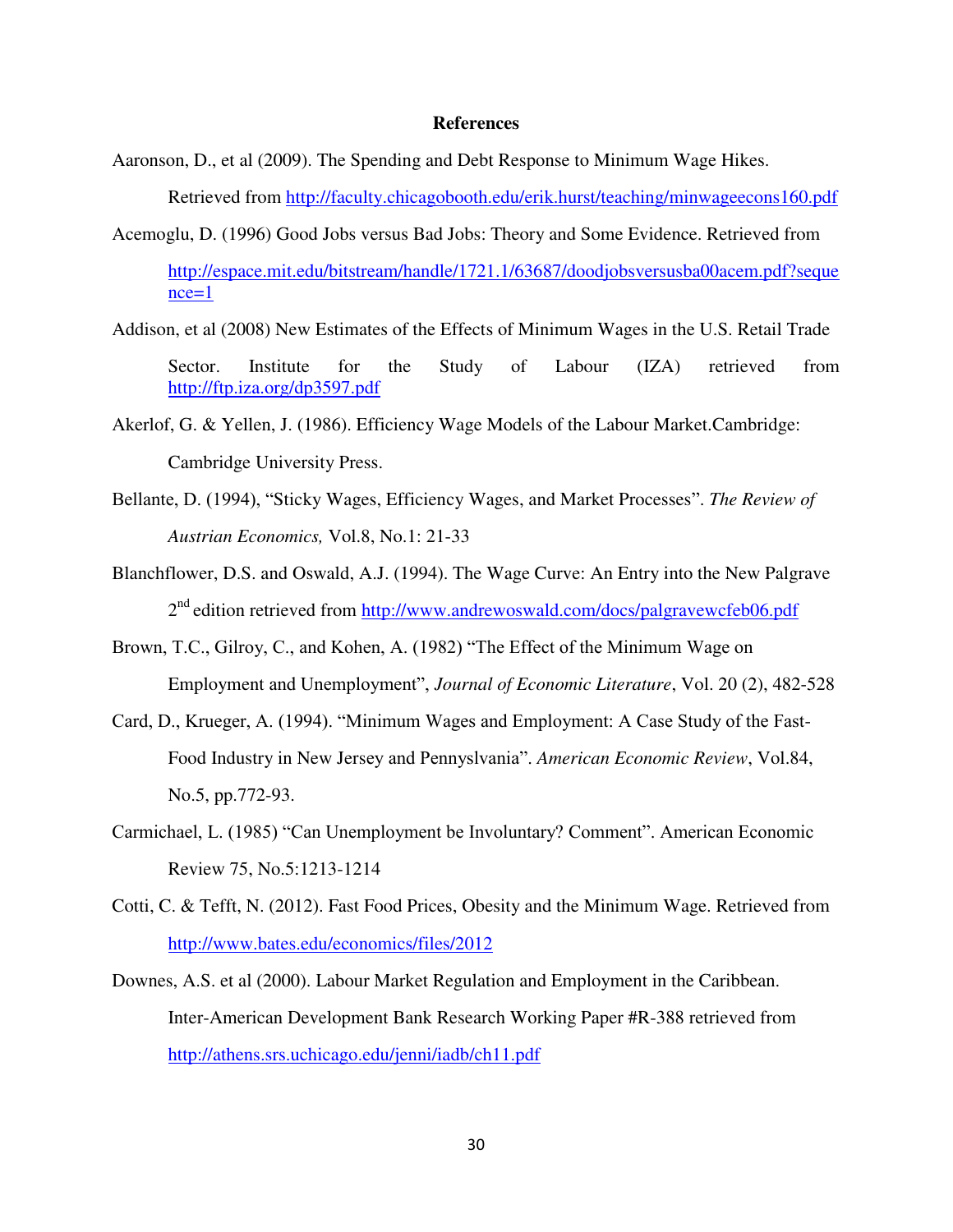Edagbami, O. (2006) The Employment Effects of the Minimum Wage: A Review of Literature. Canadian Policy Research Networks ,

retrieved from [http://www.cprn.org/documents/42718\\_en.pdf](http://www.cprn.org/documents/42718_en.pdf)

- Gindling, T.H., & Terrell, K. (2011). The Impact of Minimum Wages on Wages, Work and Poverty in Nicaragua. Institute for the Study of Labour. Discussion Paper No. 5702
- Grossberg, A.J., & Sicilian, P. (1999), "Minimum Wages on-the Job Training and Wage Growth". *Southern Economic Journal* Vol. 65, No.3, pp. 539-56

Hall, R. (2003). Wage Determination and Employment Fluctuations. National Bureau of Economic Research. Retrieved from <http://cowles.econ.yale.edu/lec-lun/2003/hall-030926.pdf>

- Hall, R. (1975) "The Rigidity of Wages and the Persistence of Unemployment", *Brookings Papers on Economic Activity* , 2 : 301-35
- Hamermesh, D.S. and Biddle, J.E. (1994), "Beauty and the Labour Market". *The American Economic Review*, Vol.84, No.5 pp. 1174-1194.
- Hansen, L.P. (1982) "Large Sample Properties of Generalized Method of Moments Estimators". *Econometrica* Vol.50, pp.1029-1054.
- Jellal, M. & Zenou, Y. (1999) "Efficiency Wages and the Quality of Job Matching*". Journal of Economic Behaviour and Organization*, Vol. 39, pp. 201-217.
- Katz, L.F. & Krueger, A.B. (1992). The Effect of Minimum Wage on the Fast Food Industry. NBER Working Paper Series. Working Paper No. 3997, retrieved from <http://www.nber.org/papers/w3997.pdf>
- Lazear, E.P. (1981) "Agency, Earnings Profiles, Productivity and Hours Restrictions". *American Economic Review* 71:606-20
- Leonard, T. (1999). The Very Idea of Applying Economics: The Modern Minimum Wage Controversy and its Antecedents. Retrieved from [http://www.princeton.edu/~tleonard/papers/minimum\\_wage.pdf](http://www.princeton.edu/~tleonard/papers/minimum_wage.pdf)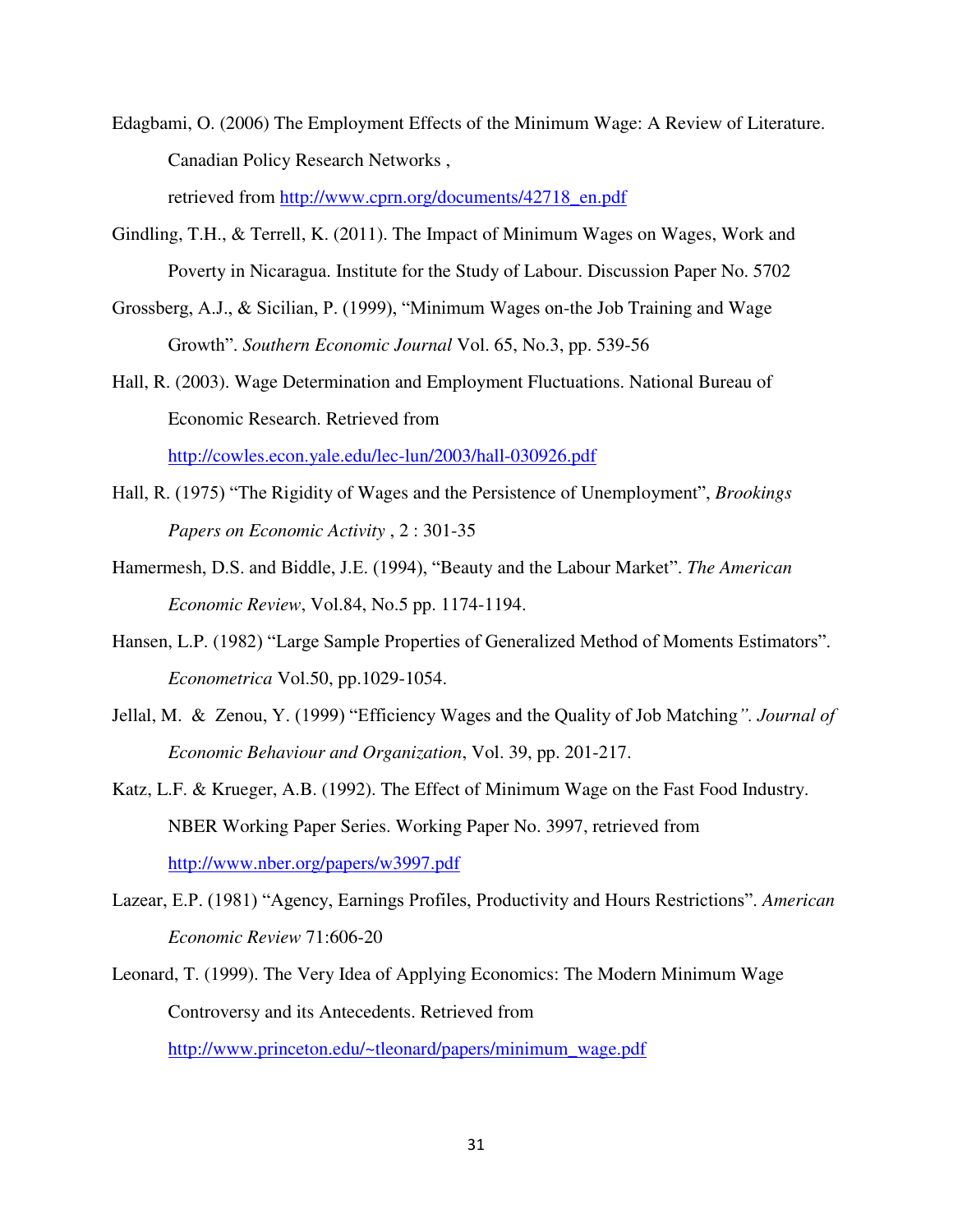- Maloney, W.F., & Mendez, J.N. (2003). Measuring the Impact of Minimum Wages: Evidence from Latin America. Massachusetts: National Bureau of Economic Research.
- Meer, J., & West, J. (2012). Effects of the Minimum Wage on Employment Dynamics. Retrieved from [http://econweb.tamu.edu/jmeer/Meer\\_West\\_Minimum Wage.pdf](http://econweb.tamu.edu/jmeer/Meer_West_Minimum%20Wage.pdf)
- Neumark, D. & Wascher, W. (2006). Minimum Wages and Employment: A Review of

Evidence from the New Minimum Wage Research. National Bureau of Economic

Research, Working Paper 12663. Retrieved from<http://www.nber.org/papers/12663.pdf>

- Porter, N., Vitek, F. (2008). The Impact of Introducing a Minimum Wage on Business Cycle Volatility: A Structural Analysis for Hong Kong SAR. New York: International Monetary Fund WP/08/285.
- Raff, M.G. & Summers, L.H. (1987). Did Henry Ford Pay Efficiency Wages? Retrieved from [http://www.nber.org/papers/w2101.pdf?new\\_window=1](http://www.nber.org/papers/w2101.pdf?new_window=1)
- Ragacs, C. (2003). On The Empirics of Minimum Wages and Employment: Stylized Facts for The Austrian Industry. Working Paper No.24 retrieved from <http://epub.wu.ac.at/596/1/documen.pdf>
- Rogerson, R., Shimer, R., & Wright, R. (2004). Search-Theoretic Models of the Labour Market: A Survey. National Bureau of Economic Research Working Paper Series. Working paper 10655.
- Rosen, A. & Moen, E.R. (2006), "Equilibrium Incentive Contracts and Efficiency Wages", *Journal of the European Economic Association*, 4(6): 1165-1192.
- Ryska, P., & Prusa, J. (2012). Efficiency Wages and Involuntary Unemployment Revisited. *Quarterly Journal of Austrian Economics*.Vol.15 No.3: 277-303.
- Schmitt, J. & Rosnick, D. (2011). The Wage and Employment of Minimum-Wage Laws in Three Cities, Centre for Economic & Policy Research, Washington, D.C.
- Shapiro, C., & Stiglitz, J. (1984), "Equilibrium Unemployment as a Worker Discipline Device". *American Economic Review*, 74, 433-444.

\_\_\_\_\_\_\_\_\_\_\_\_\_\_\_\_\_\_\_\_\_.(1985) "Can Unemployment be Involuntary? A Reply". *The* 

 *American Economic Review*, Vol.75, No.5, pp.1215-1217.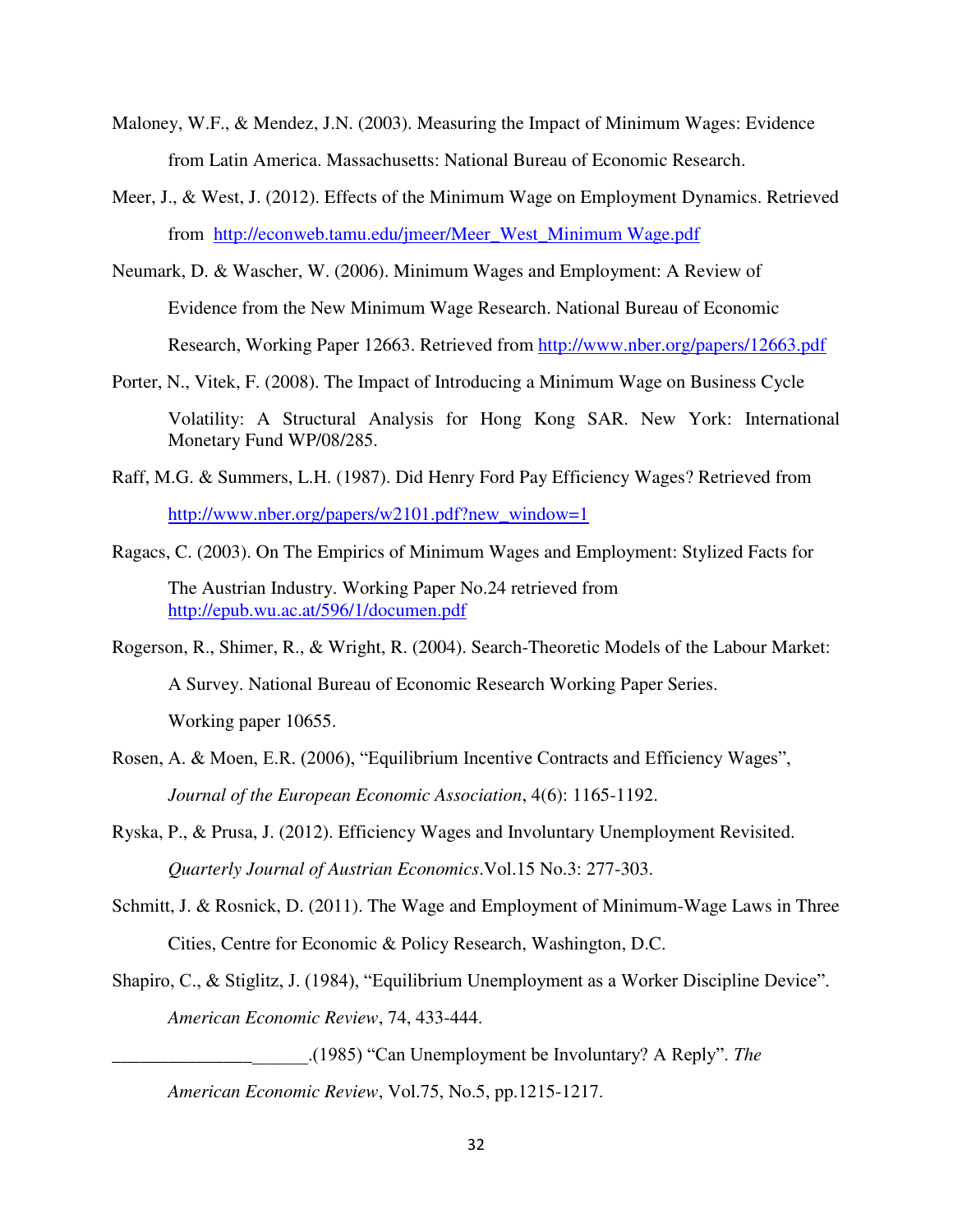- Smith, H.B.L. (1907) "Economic Theory and Proposals for a Legal Minimum Wage", *Economic Journal*, 17: 507-512
- Solow, R.M. (1979) "Another Possible Source of Wage Stickiness". *Journal of Macroeconomics* 1, 79-82
- Wallis, G. (2002). The Effect of Skill Shortages on Unemployment and Real Wage Growth: A Simultaneous Equation Approach. Retrieved from

<http://eprints.ucl.ac.uk/18595/1/18595.pdf>

Wilson, M. (2012). Negative Effects of Minimum Wage Laws. *Policy Analysis.* Retrieved from <http://cato.org/pubs/pas/PA701.pdf>

Yellen, J.L. (1984) "Efficiency Wage Models of Unemployment". *Information and Macroeconomics"*, Vol.74, No. 2, pp. 200-205.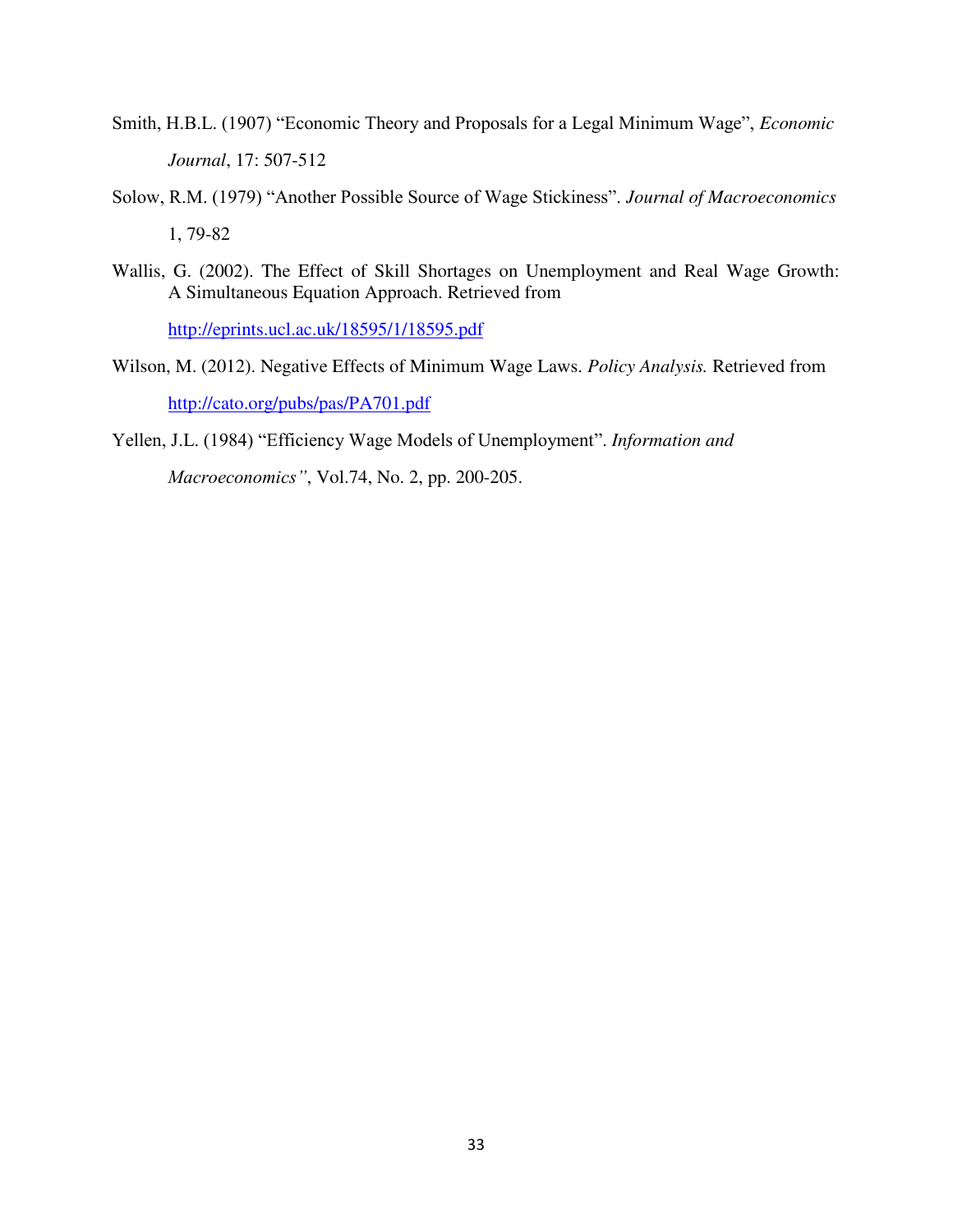#### **APPENDICES**

The generalized method of moments was made popular by Hansen (1982) who showed that the basic idea underlying the GMM was to obtain a set of moment conditions that the parameter of interest θ should satisfy. These conditions are denoted as:

$$
E(m(y, \theta)) = 0
$$

The method of moments estimator is replaced with its sample analog:

$$
(\sum_t m(y_t,\theta))/T=0*
$$

The condition in equation  $*$  will not be satisfied for any  $\theta$  if there are more restrictions (m) than are parameters θ. To allow for such over-identification, the GMM is defined by minimizing the following criteria function:

$$
\sum_t m(y_t, \theta) A(y_t, \theta) m(y_t, \theta) \dots (1)
$$

Equation 1 estimates the distance between m and θ and A is a weighting matrix that weights each moment condition. If one writes the equation as an orthogonality condition between the residuals of a regression equation:  $u(y, \theta, X)$  and a set of instrumental variables Z, so that:

$$
m(\theta, y, X, Z) = Z'u(\theta, y, X)
$$

The OLS is then obtained as a GMM estimator with the orthogonality conditions:  $X'(y - X\beta) = 0$ . An important aspect of specifying a GMM problem is the choice of a weighting matrix A. An optimal A=  $\hat{\Omega}^{-1}$ .  $\hat{\Omega}$  is the estimated covariance matrix of the sample moments (m). Consistent TSLS estimates for the initial estimate of  $\theta$  is used to form the estimate of  $\Omega$ .

White's cross-section heteroskedasticity consistent covariance matrix for the crosssection is specified as:  $\hat{\Omega}_{w} = \hat{\Gamma}(0) = 1/T - K(\sum Z'_{i}u'_{i}u_{i})$ 1 *t T*  $f_{w} = \hat{\Gamma}(0) = 1/T - K(\sum_{t=1}^{r} Z'_{t} u'_{t} u')$  $\hat{\Omega}_{w} = \hat{\Gamma}(0) = 1/T - K(\sum Z'_{i}u'_{i}u_{i})$  where u is the vector of residuals and Zt is a k x p matrix such that p moment conditions at (t) may be written as  $m(\theta, y_t, X_t, Z_t) = Z'_t u(\theta, y_t, X_t)$ 

The Heteroskedasticity and Autocorrelation Consistent option is used to correct for both autocorrelation and hetereoskedasticity in the data. The following is a specification of this option:

$$
\hat{\Omega}_{HAC} = \hat{\Gamma}(0) + \left(\sum_{j=1}^{T-1} k(j,q)(\hat{\Gamma}(j) + \hat{\Gamma}'(j))\right)
$$
  
Where 
$$
\hat{\Gamma}(j) = 1/T - K\left(\sum_{l=j+1}^{T} z'_{l-j} u_l u_{l-j} Z_l\right)
$$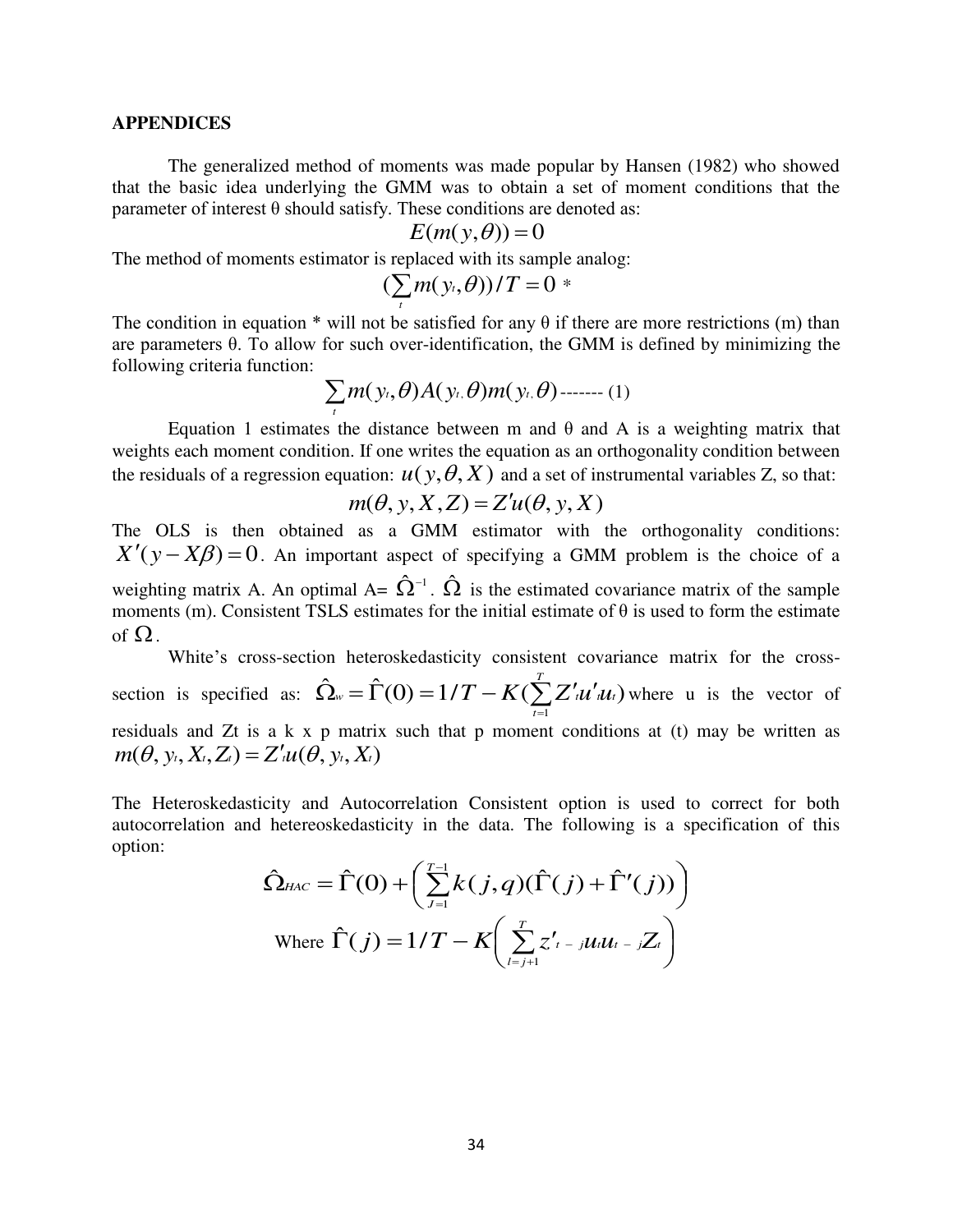# **Table 3: Descriptive Statistics (Panel Data)**

| Variable      | Mean     | Median   | <b>Standard</b> | Maximum  | Minimum |
|---------------|----------|----------|-----------------|----------|---------|
|               |          |          | Deviation       |          |         |
| <b>RGPDUS</b> | 4517.079 | 860.6690 | 6278.405        | 17557.92 | 7.0562  |
| <b>RAWEUS</b> | 67.8389  | 39.2614  | 71.8022         | 208.1571 | 1.6868  |
| <b>RMWUS</b>  | 39.0143  | 44.8730  | 15.6030         | 65.0492  | 11.7086 |
| UE            | 11.0400  | 11.2000  | 3.4637          | 16.5000  | 4.6000  |

# **Table 4: Descriptive Statistics (Time Series Data)**

| Variable    | Mean     | Median   | <b>Standard</b> | Maximum  | Minimum  |
|-------------|----------|----------|-----------------|----------|----------|
|             |          |          | Deviation       |          |          |
| <b>RAWE</b> | 3453.135 | 2962.173 | 3501.190        | 7727.766 | 10.5453  |
| <b>RMW</b>  | 1386.218 | 978.2663 | 1241.669        | 3200.00  | 73.7619  |
| <b>RGDP</b> | 28817.32 | 5686.809 | 39476.75        | 110429.3 | 585.1181 |
| UE          | 1.0400   | 11.2000  | 3.4636          | 16.5000  | 4.6000   |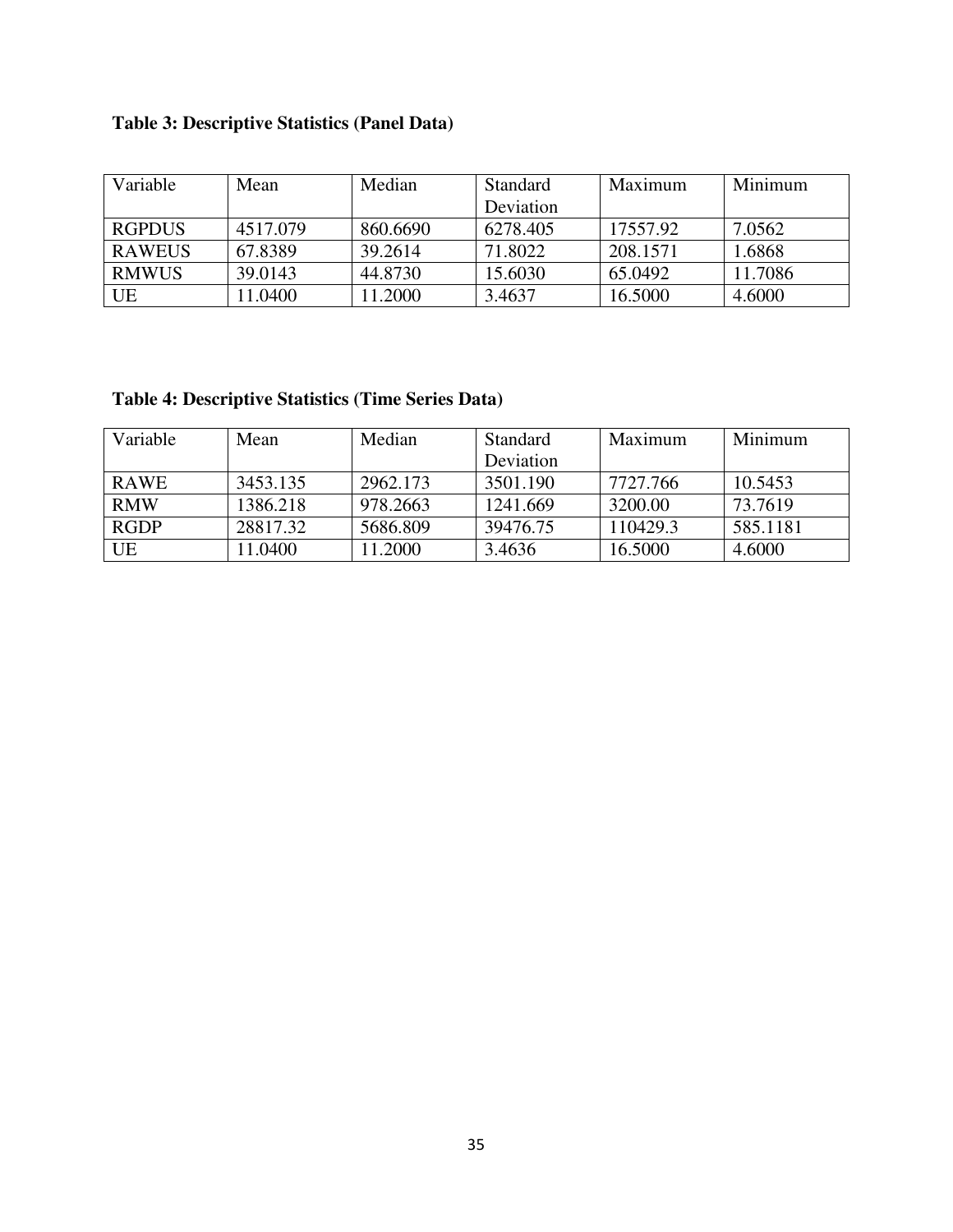

# **Figure 1(i): KERNEL DENSITY PLOTS FOR TIME-SERIES DATA (JAMAICA)**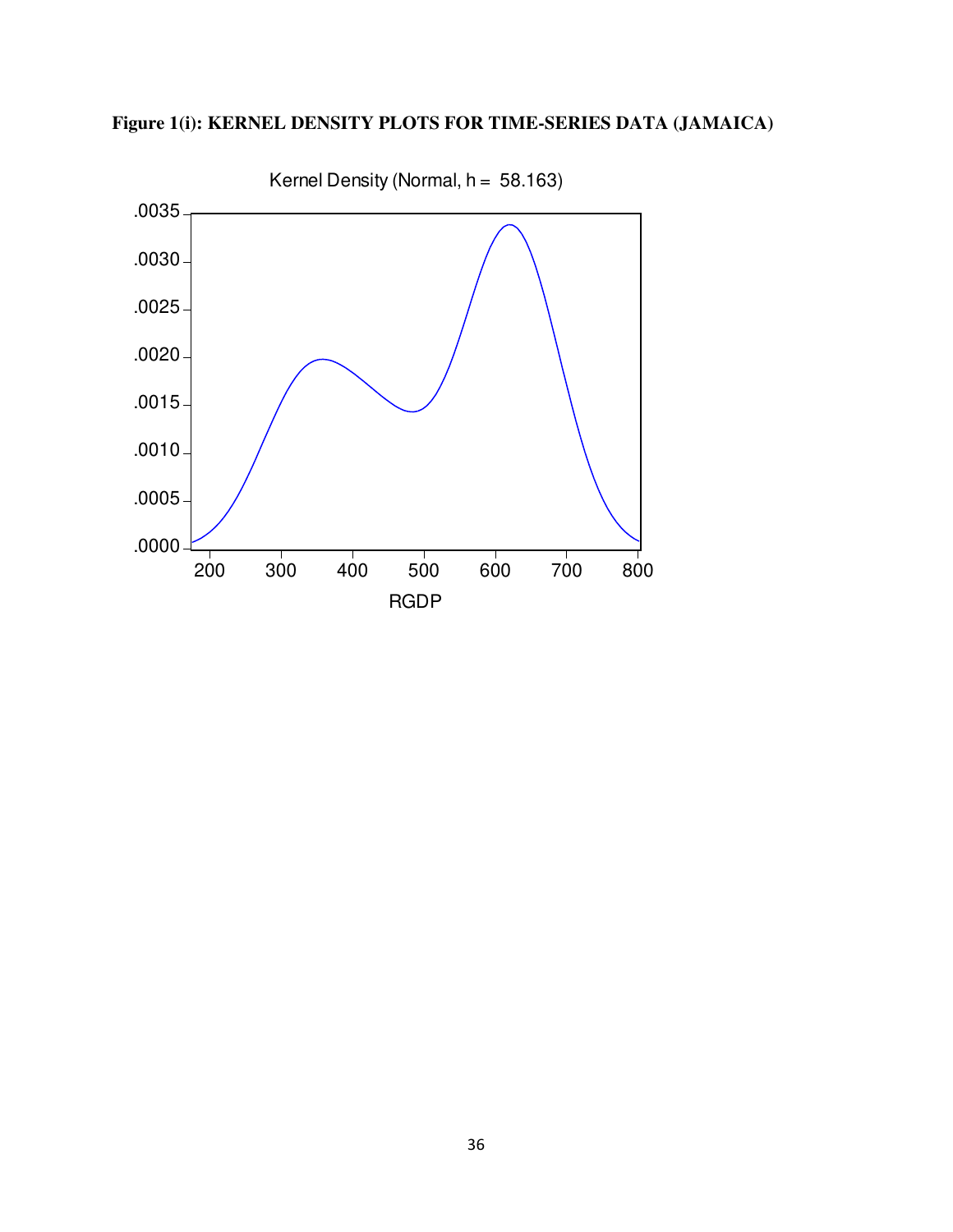# **Figure 1 (ii)**

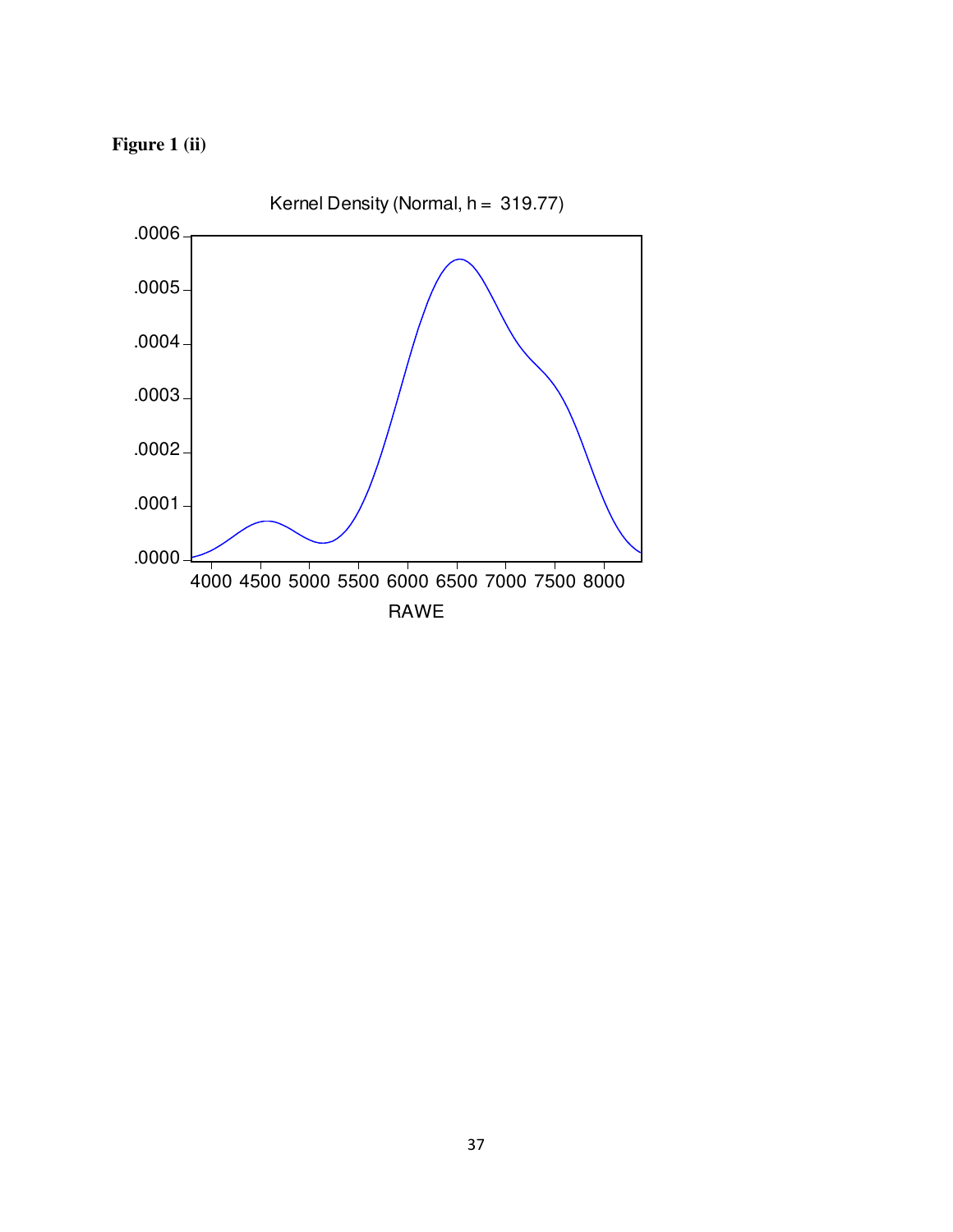# **Figure 1 (iii)**

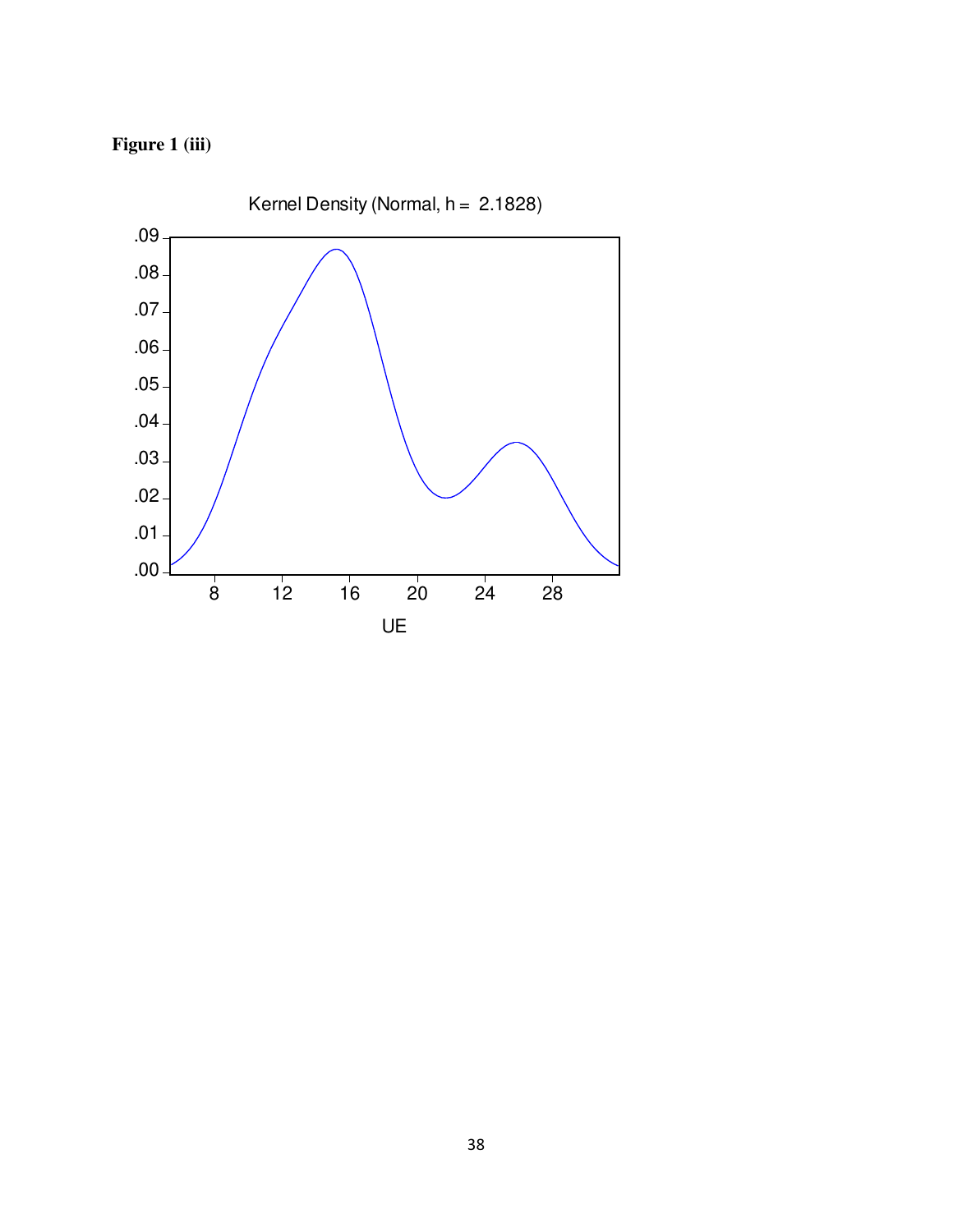

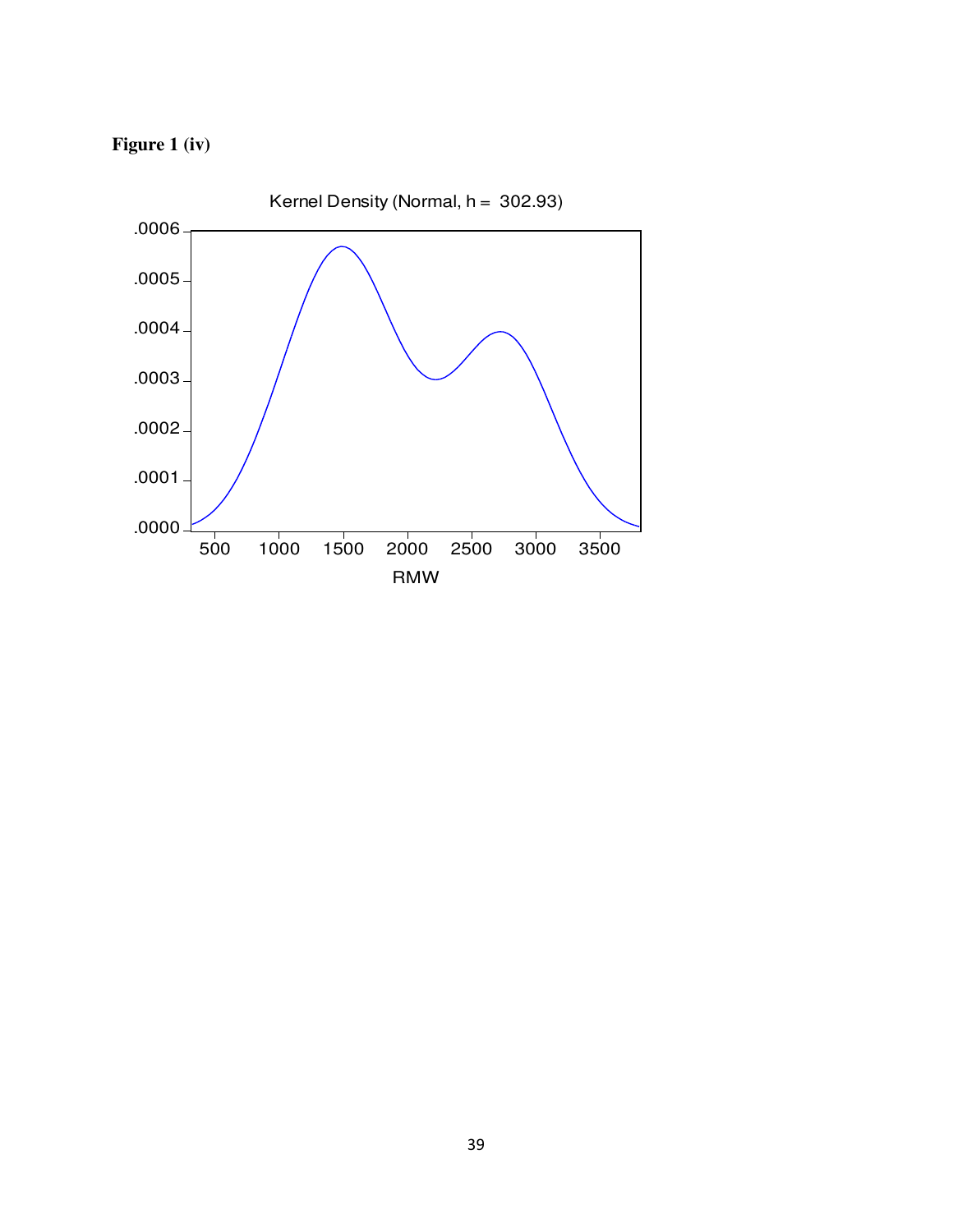

# **Figure 2 (i): KERNEL DENSITY GRAPHS FOR THE PANEL DATA**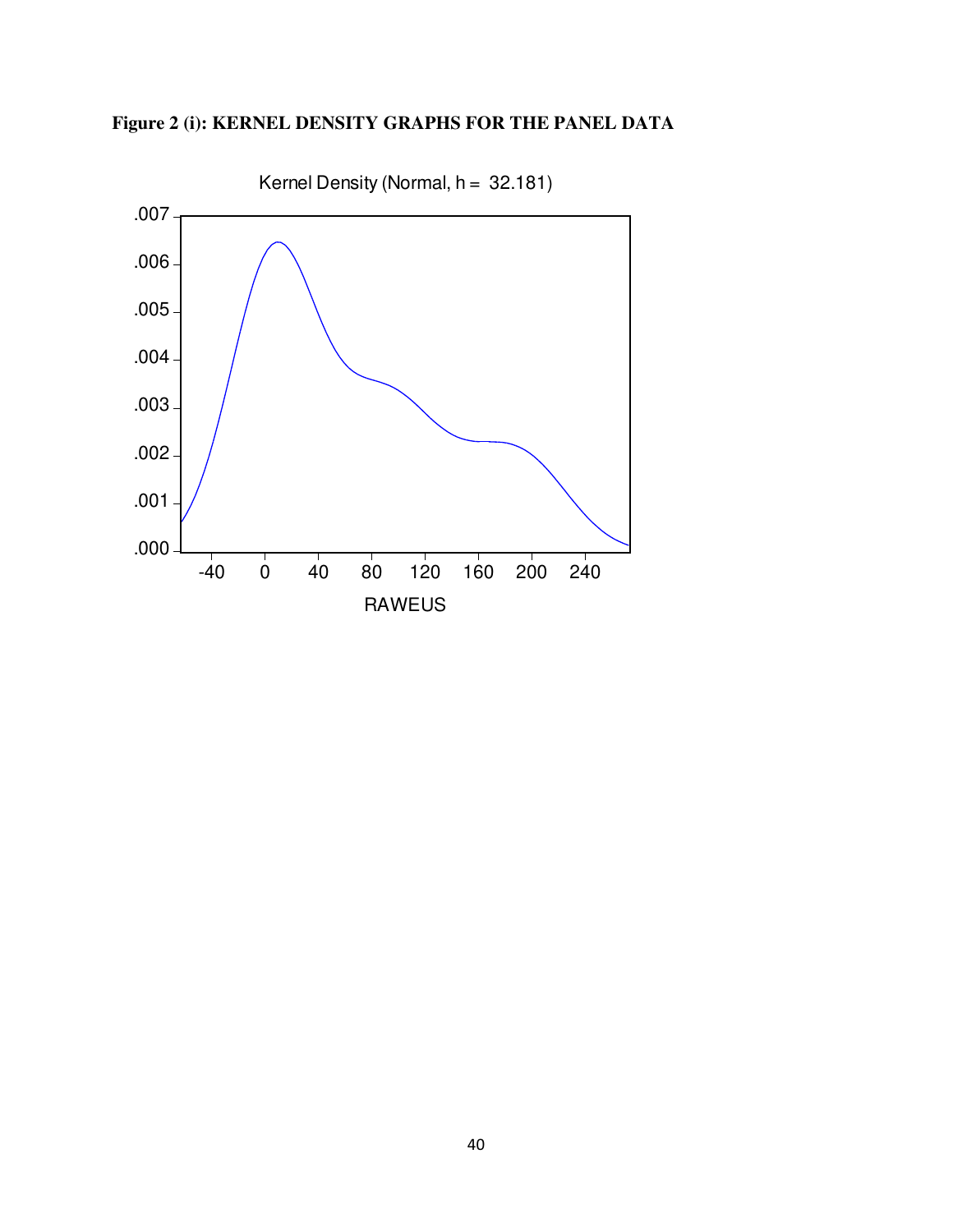

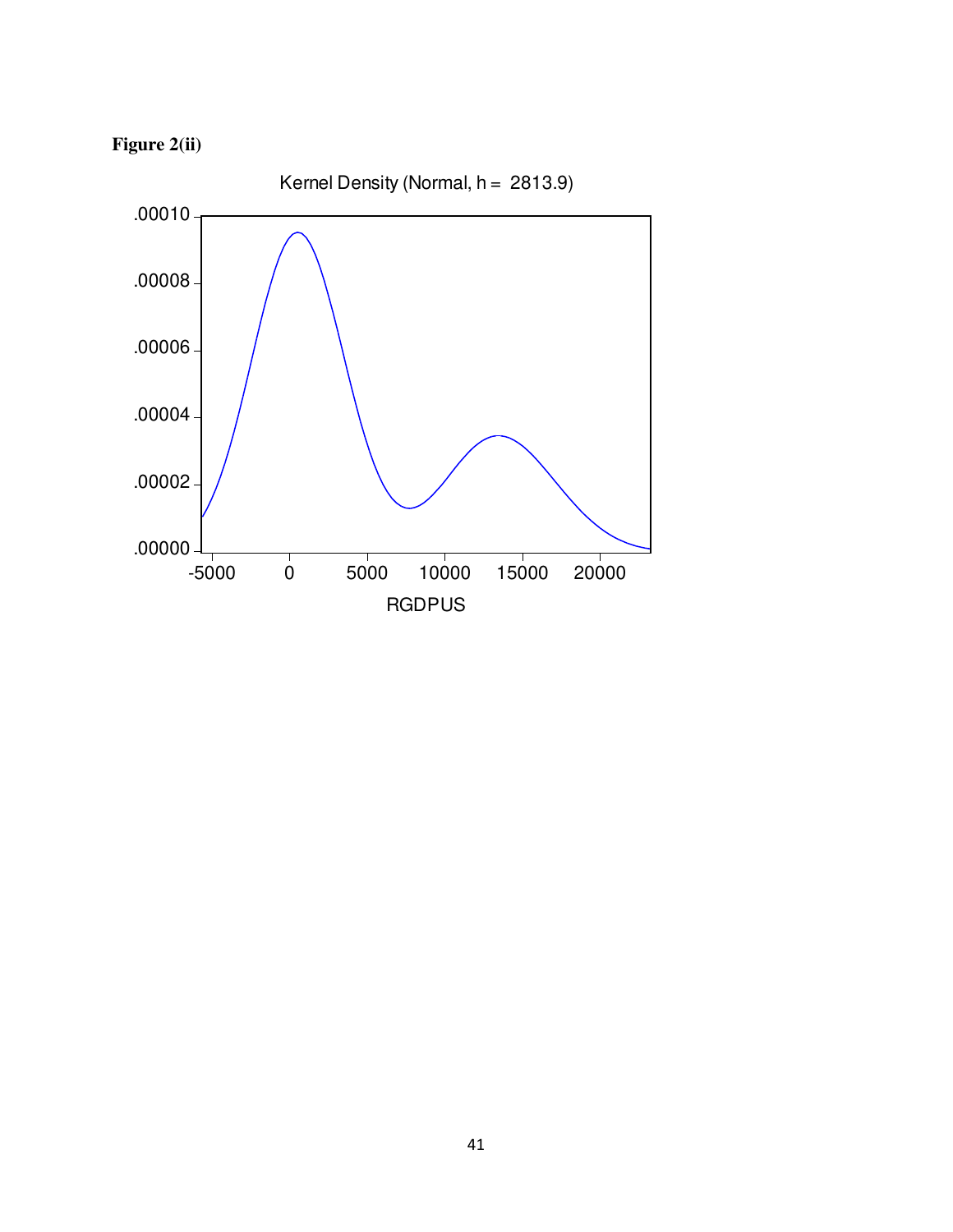

 $\overline{\phantom{0}}$ 



<sup>&</sup>lt;sup>i</sup> The GMM and the TSLS methods are similar in that both make use of instrumental variables; however, the interpretation of tests of significance are somewhat different. TSLS uses the total number of observations multiplied by the TSLS  $R^2$  (this is the calculated test statistic for the overall model), this is compared with a chisquare distribution at 5% significance level with  $I - k$  degrees of freedom (I is the number of instruments and k is the number of parameters). If the tabled chi square value is less than the calculated value, the null hypothesis of exogeneity is failed to be accepted. A regression without a constant renders the coefficient of variation useless. In contrast, The GMM test statistic for the model is T multiplied by the Hansen's J-Statistic, if this statistic is less than